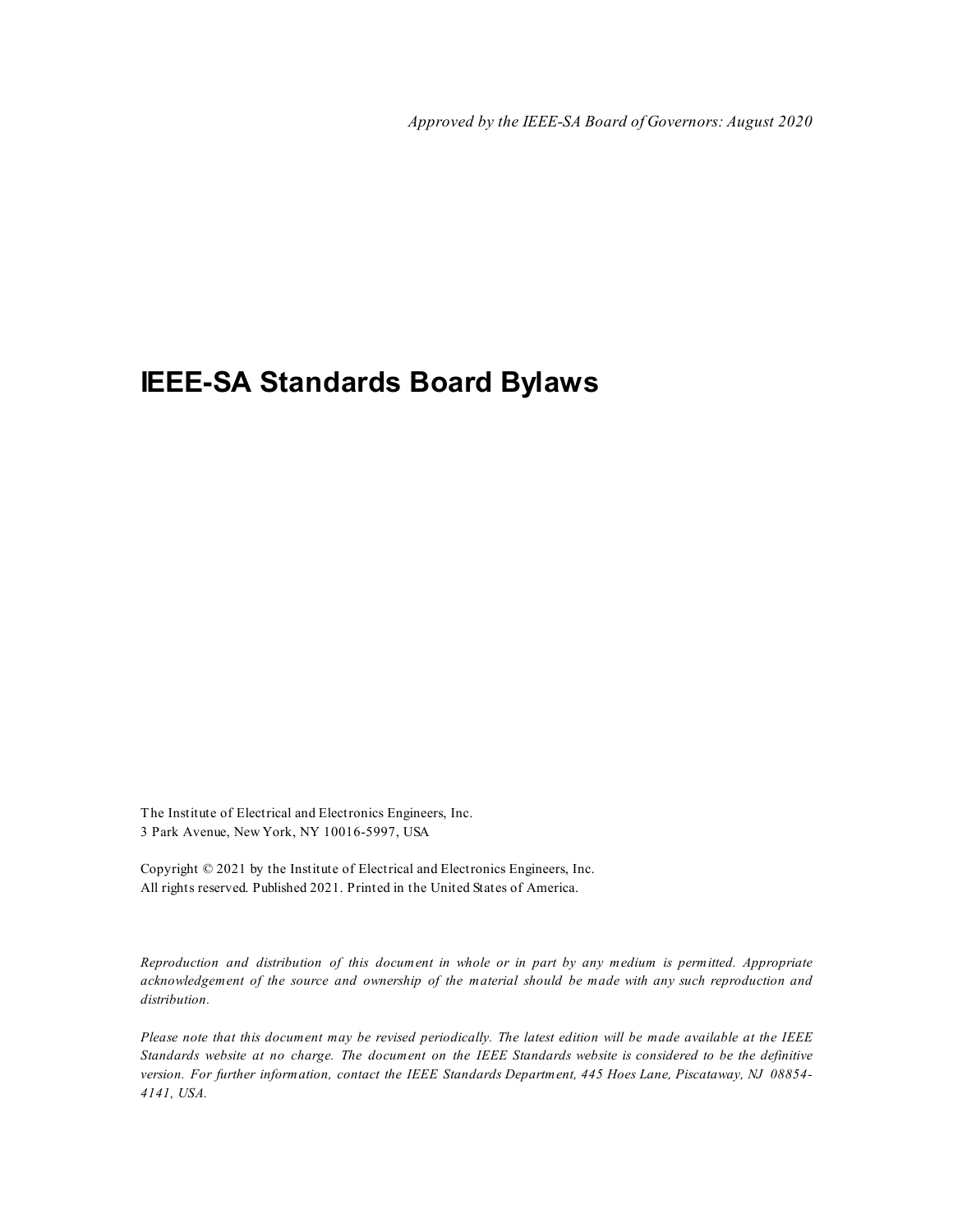# **Contents**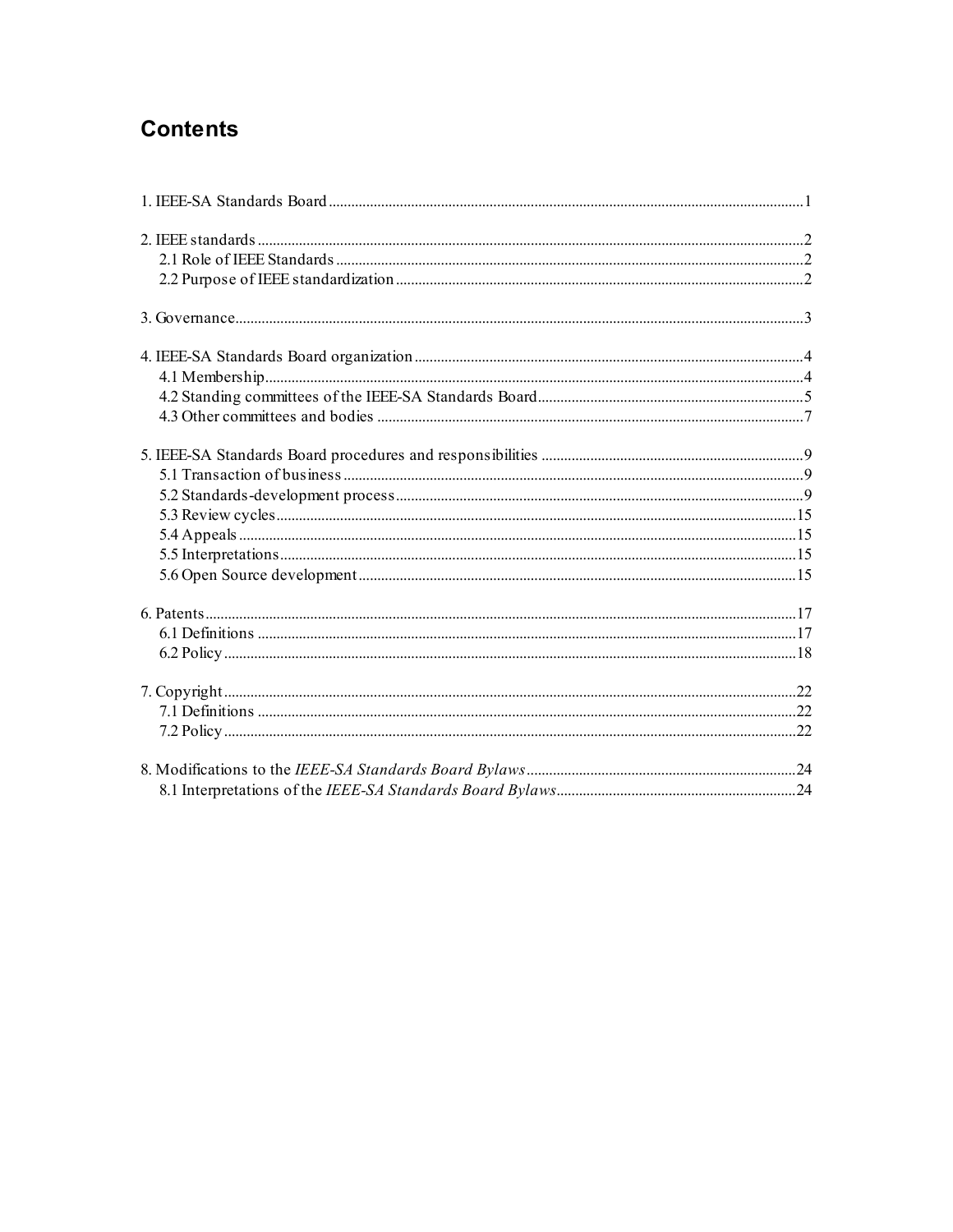# **IEEE-SA Standards Board Bylaws**

# <span id="page-2-0"></span>**1. IEEE-SA Standards Board**

The IEEE-SA Standards Board is established by the IEEE-SA Board of Governors according to clause 5.1 of the *IEEE Standards Association Operations Manual*. The details of its responsibilities beyond that specified in the *IEEE Standards Association Operations Manual* are stipulated by these bylaws, as supplemented by the *IEEE-SA Standards Board Operations Manual*.

The IEEE-SA Standards Board is responsible on an Institute-wide basis for

- a) Encouraging and coordinating the development of IEEE standards
- b) Reviewing all proposed IEEE standards to determine whether the proposed standards conform to the requirements established by the IEEE-SA Standards Board and whether consensus has been achieved for approval of the proposed standards

Matters of standards policy, financial oversight, new directions in standardization, and other standards-related activities in fields of interest to the Institute as stated in the *IEEE Constitution* are the responsibility of the IEEE-SA Board of Governors (BOG).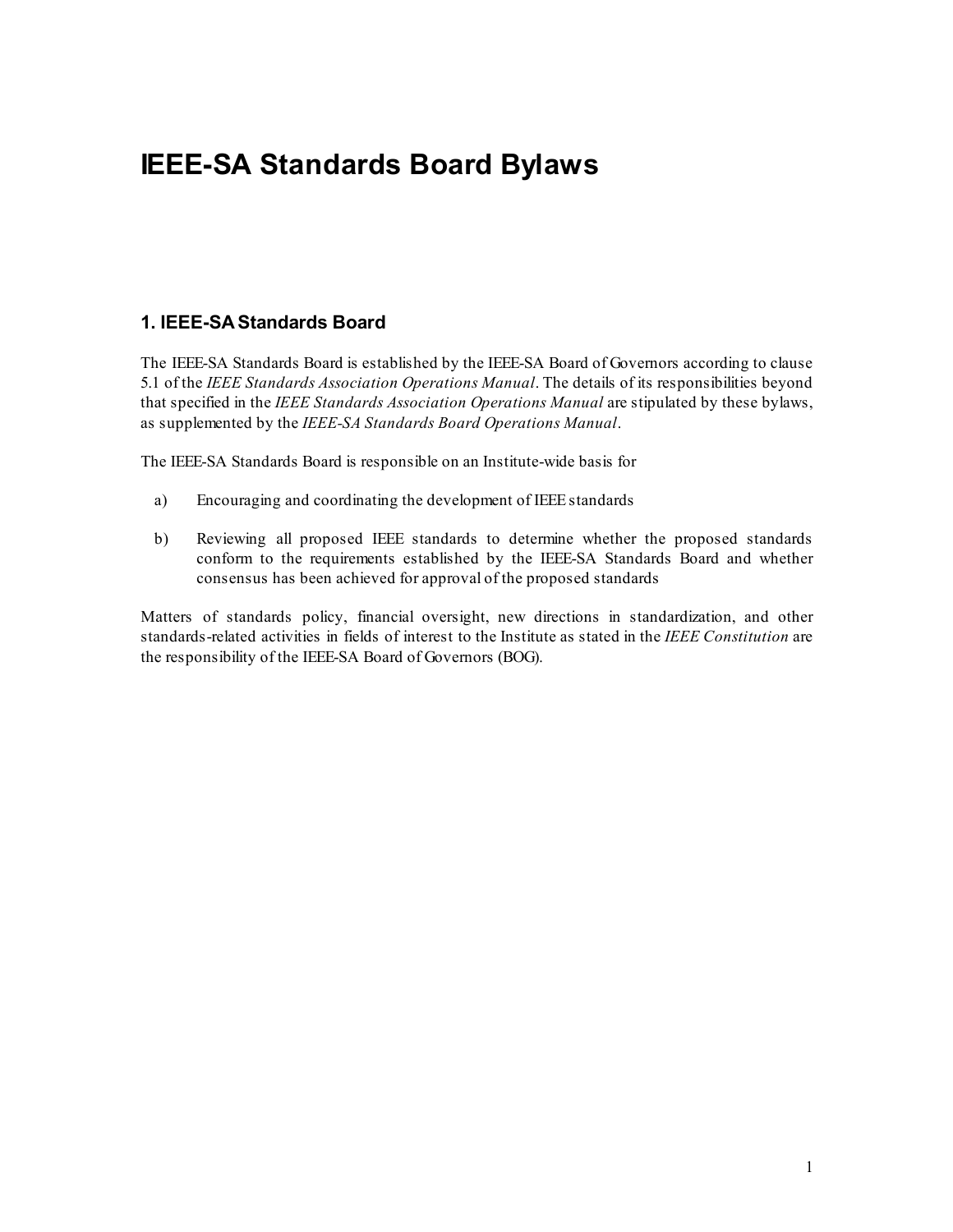## <span id="page-3-1"></span><span id="page-3-0"></span>**2. IEEE standards**

## **2.1 Role of IEEE Standards**

IEEE-SA develops and publishes standards that include but are not limited to definitions and terminology; methods of measurement and test; systems; products; technology; ratings structures; temperature limits and application guides; recommended practices; and safety. Rating and dimensional information included in an IEEE standard result from technical considerations. Rating information developed by other competent organizations may be included provided it is consistent with good engineering practice.

The approval and publication of an IEEE standard implies that the document represents a consensus of the parties who have participated in its development and review. Since every attempt is made to involve all interests in the activity, it can be presumed that the document represents a consensus of interests concerned with the scope of the standard. Consensus is established when, in the judgment of the IEEE-SA Standards Board, substantial agreement has been reached by directly and materially affected interest categories. Substantial agreement means much more than a simple majority, but not necessarily unanimity. Consensus requires that all views and objections be considered, and that a concerted effort be made toward their resolution.

## <span id="page-3-2"></span>**2.2 Purpose of IEEE standardization**

IEEE standards provide a common ground for communication in some specific area of electrotechnology. They also provide criteria for measuring the acceptable performance of equipment or materials pertinent to the field of electrotechnology.

The purpose of the review by the IEEE-SA Standards Board is to ensure that IEEE standards represent a consensus of interests from those that are materially affected by these standards and that proper procedures have been followed during the development of these standards.

An active IEEE standard gives an authoritative reference that is kept up to date through revision at least every ten years by the Standards Committee responsible for its preparation.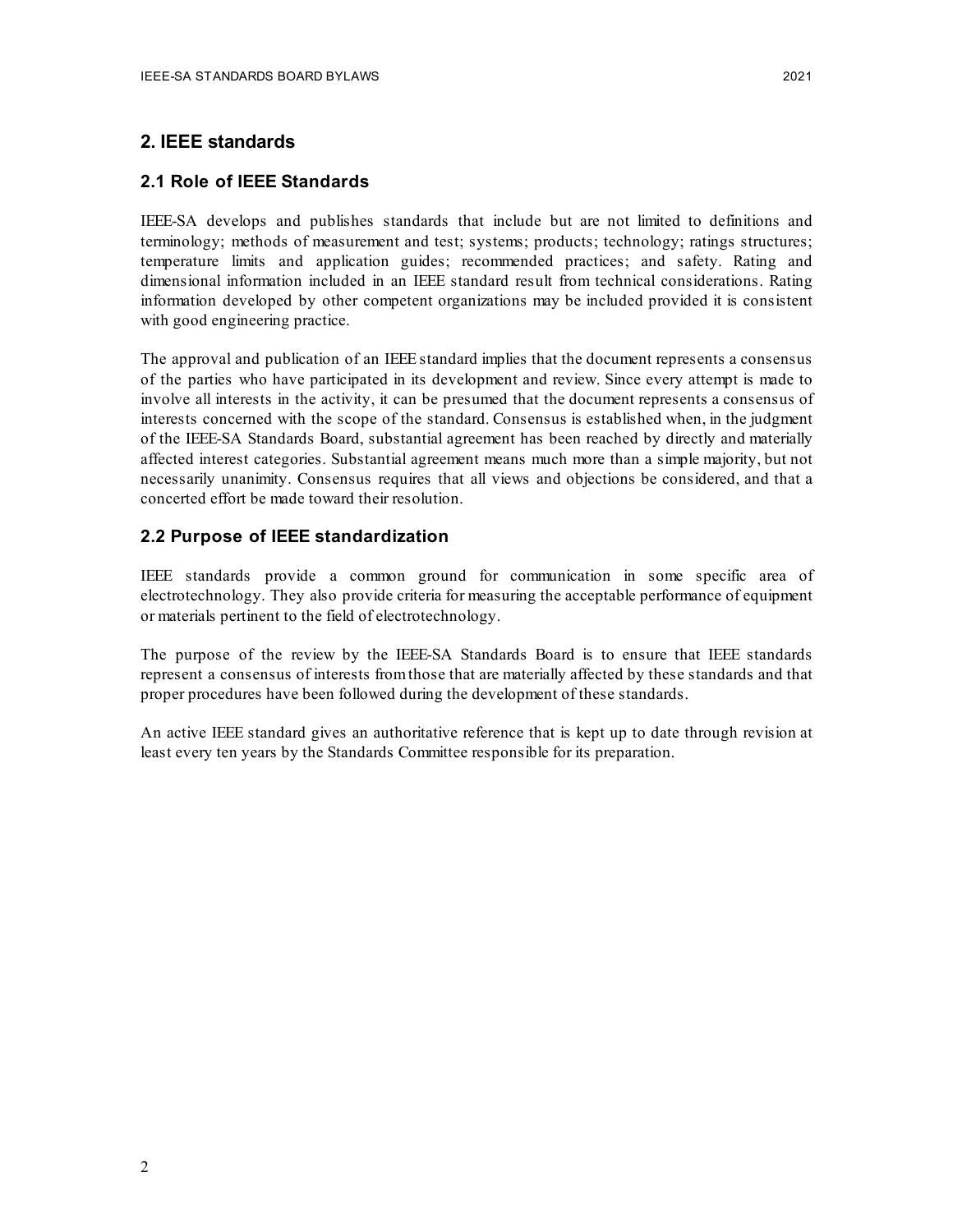## <span id="page-4-0"></span>**3. Governance**

The policies, procedures, rules, and regulations by which the IEEE and IEEE-SA Standards Board activities are governed are embodied in six documents. The *IEEE Certificate of Incorporation* legally establishes the IEEE. The *IEEE Constitution*, which can be approved and amended only by the voting members of the IEEE, contains IEEE's fundamental objectives and organization. Implementation of the constitutional provisions, in specific organizational units and their policies, is contained in the *IEEE Bylaws*, which are approved and amended by the IEEE Board of Directors. The *IEEE Policies* contain more detailed statements of specific policies, objectives, and procedures that may be approved only by the IEEE Board of Directors. The *IEEE Standards Association Operations Manual* provides specific objectives and policies that relate to standards activities in the IEEE. The *IEEE Standards Association Operations Manual* is created and amended by the IEEE-SA BOG. The sixth document, the *IEEE-SA Standards Board Bylaws*, is published herewith. Its purpose is to provide specific policies that relate to the management and creation of approved IEEE standards. The *IEEE-SA Standards Board Bylaws* are created and amended by the IEEE-SA Standards Board, with final approval by the IEEE-SA BOG.

The precedence of these documents should be remembered by all those engaged in IEEE management duties. The *IEEE Bylaws* shall not be in conflict with the New York Not-For-Profit Corporation Law, the *IEEE Certificate of Incorporation*, or the *IEEE Constitution*. The *IEEE Policies* must conform to the provisions of all of these documents. Accordingly, the *IEEE Standards Association Operations Manual* shall conform to and not conflict with the provisions of the IEEE governing documents cited above. The *IEEE-SA Standards Board Bylaws* shall conform to the policies of the *IEEE Standards Association Operations Manual*. Questions of procedure or interpretation shall be addressed to the Managing Director, Standards.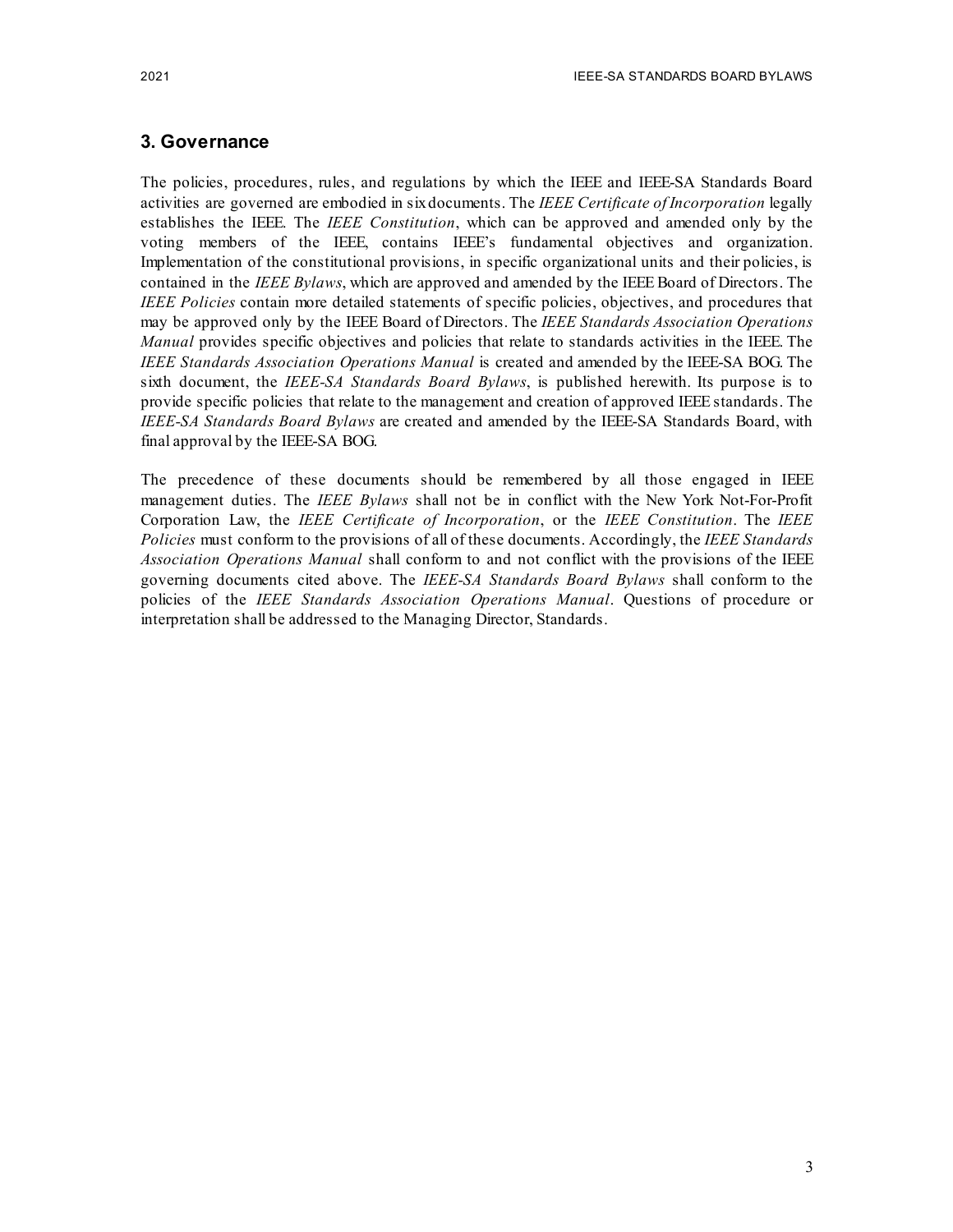## <span id="page-5-1"></span><span id="page-5-0"></span>**4. IEEE-SA Standards Board organization**

## **4.1 Membership**

As stated in the *IEEE Standards Association Operations Manual*, the IEEE-SA Standards Board shall consist of no fewer than 18 nor more than 26 voting members, who shall be of Member or higher grade of the IEEE and members of the IEEE Standards Association, including a chair, vice chair, and the most recent past chair available to serve. Voting members of the IEEE-SA Standards Board shall be appointed by the IEEE-SA BOG. In addition, a representative appointed by the IEEE Technical Activities Board (TAB) shall be a voting member. In addition, the IEEE-SA Standards Board may include nonvoting participants as described below:

- Liaison representatives to provide coordination and communication between the IEEE-SA Standards Board and other IEEE entities, as well as other organizations involved in standards activities.
- Members emeriti appointed for life by the IEEE-SA Standards Board and ratified by the IEEE-SA BOG based on long years of prior distinguished service on the IEEE Standards Board and its committees. Only those members emeriti currently named to this position as of 31 December 1997 shall serve on the IEEE-SA Standards Board.

## **4.1.1 Officers**

- a) *Chair:* The Chair of the IEEE-SA Standards Board shall be appointed for a term of one year by the IEEE-SA BOG.
- b) *Vice Chair:* The Vice Chair of the IEEE-SA Standards Board shall be appointed by the IEEE-SA Standards Board from among the voting members for a term of one year.
- c) *Past Chair:* The most recent Past Chair of the IEEE-SA Standards Board available to serve shall be an officer of the IEEE-SA Standards Board.
- d) *Secretary:* The Managing Director of Standards, a member of the IEEE staff as designated by the IEEE Executive Director, is the Secretary of the IEEE-SA Standards Board. The Secretary shall serve *ex officio* without vote.

#### **4.1.2 Liaison representatives**

The following persons serve as nonvoting (unless already voting members) liaison representatives to the IEEE-SA Standards Board and its standing committees to assist in coordinating standardization work with their respective organizations:

- a) The chair of each IEEE Standards Coordinating Committee (SCC) appointed by the IEEE-SA Standards Board.
- b) Representatives of IEEE Societies and Councils (and their Technical Committees), appointed by the Presidents or Chairs of these bodies. Standards Committees may also designate liaison representatives where committee standards activity indicates the need for representation.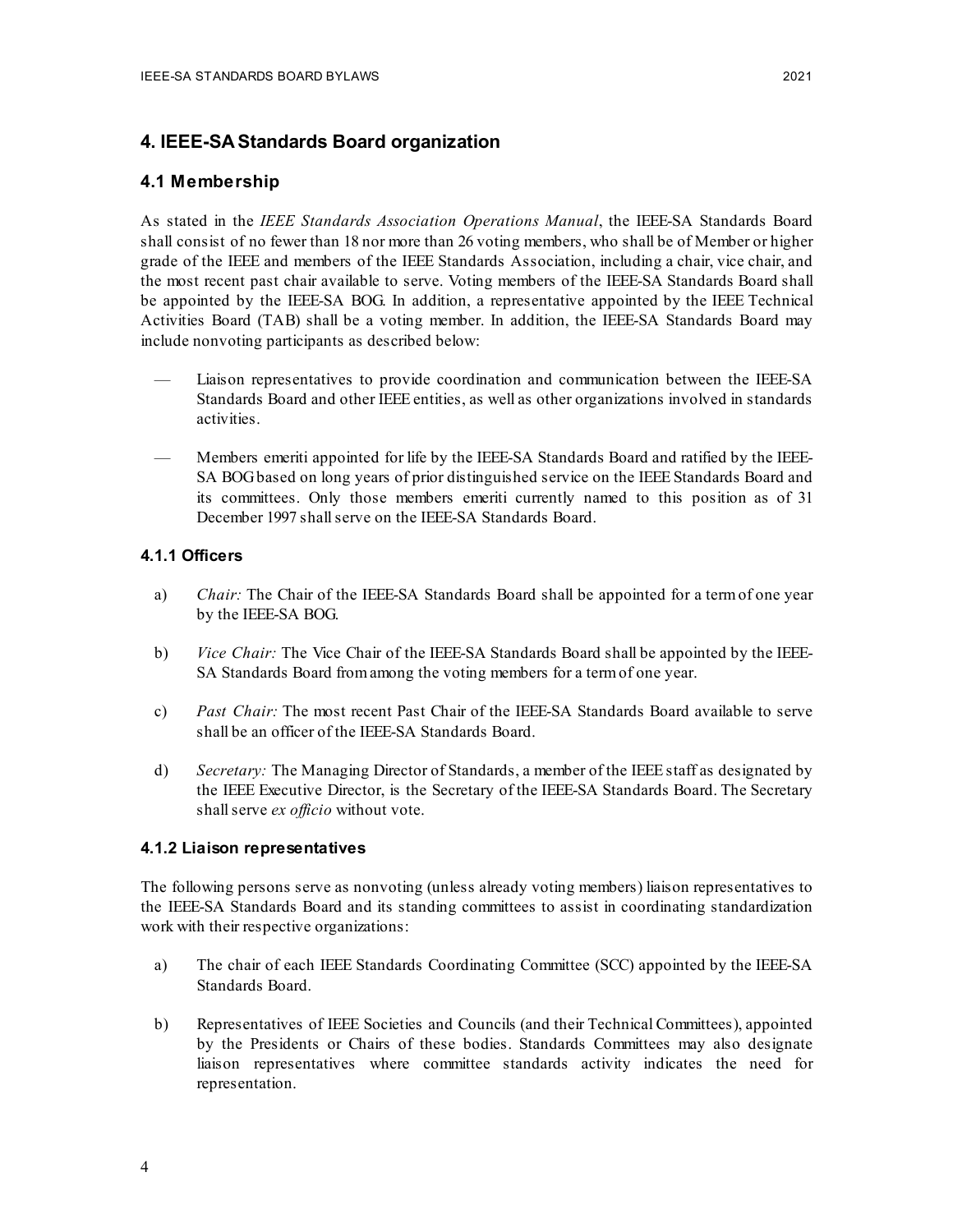- c) Liaison representatives designated by other major IEEE Boards.
- d) Such other liaison representatives as the IEEE-SA Standards Board may authorize.

The responsibilities of the liaison representatives are given in the *IEEE-SA Standards Board Operations Manual*.

#### **4.1.3 SCC Coordinator**

The SCC Coordinator shall ensure oversight of the SCCs and shall facilitate the work of the SCCs. The SCC Coordinator shall be appointed by the Chair of the Standards Board for a term of one year.

## **4.1.4 Tenure**

Members of the IEEE-SA Standards Board may serve up to three consecutive one-year terms, except that chairs of standing committees or members of the Administrative Committee may be appointed to additional terms to provide experience and continuity.

## <span id="page-6-0"></span>**4.2 Standing committees of the IEEE-SA Standards Board**

All members of the standing committees of the IEEE-SA Standards Board shall be members of the IEEE Standards Association, and shall act in accordance with IEEE Standards policies and procedures, *IEEE Policies* including, but not limited to, Section 9.9 on Conflict of Interest, and the IEEE Code of Ethics.

## **4.2.1 Procedures Committee (ProCom)**

#### **4.2.1.1 Scope**

This committee shall be responsible for recommending to the IEEE-SA Standards Board improvements and changes in its bylaws, procedures, and manuals to promote efficient discharge of responsibilities by the IEEE-SA Standards Board and its committees.

#### **4.2.1.2 Organization**

This committee shall be comprised of at least six members. The chair and other members of the committee shall be members of the IEEE-SA Standards Board and shall be appointed by the Chair of the IEEE-SA Standards Board for a term of one year.

#### **4.2.2 New Standards Committee (NesCom)**

#### **4.2.2.1 Scope**

This committee shall be responsible for ensuring that proposed standards projects are within the scope and purpose of the IEEE, that standards projects are assigned to the proper Society or other organizational body, and that interested parties are appropriately represented in the development of IEEE standards. The committee shall examine Project Authorization Requests (PARs) and make recommendations to the IEEE-SA Standards Board regarding their approval.

## **4.2.2.2 Organization**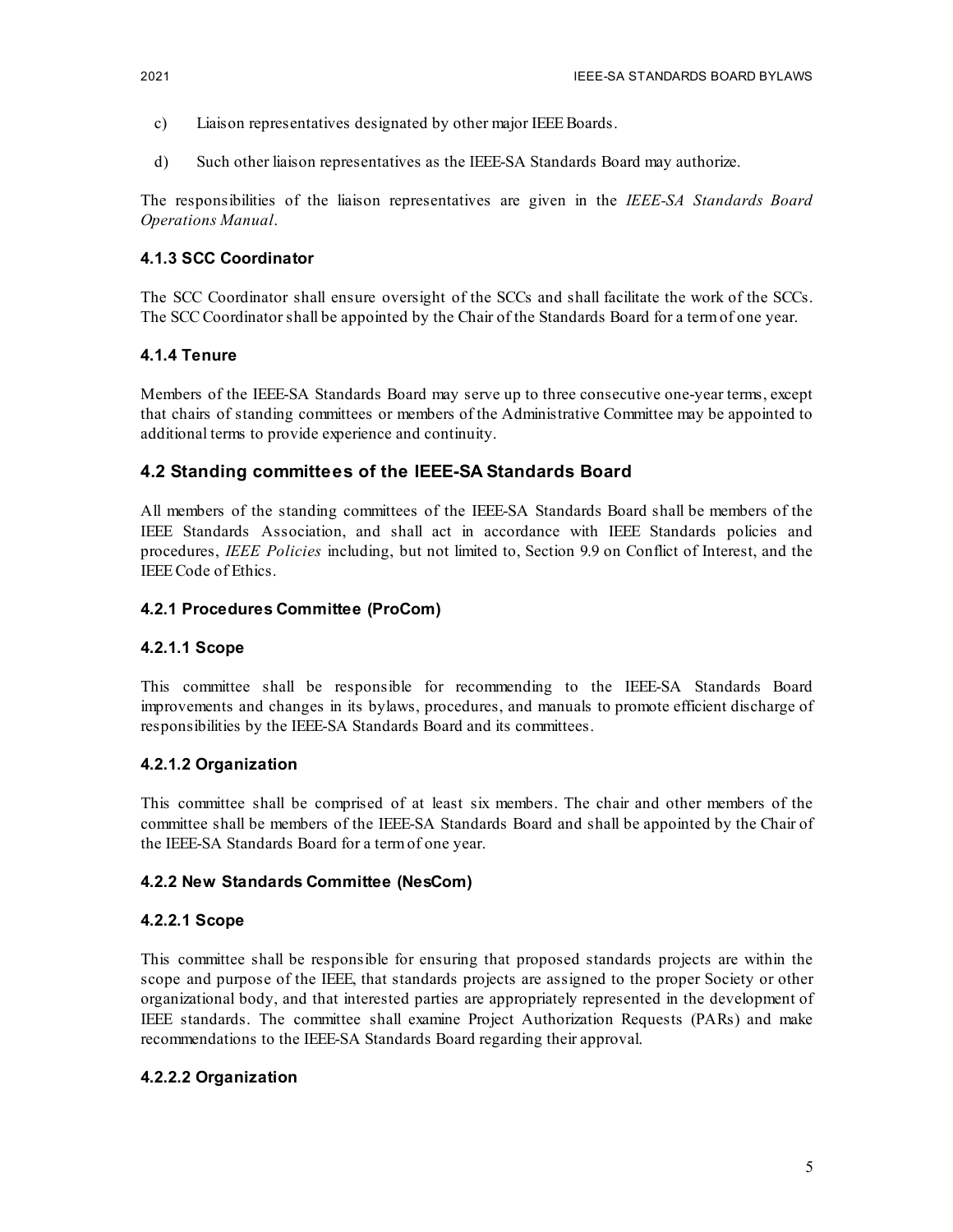This committee shall be comprised of at least 12 but not more than 18 members, at least sixof whom, including the chair and two vice chairs, shall be voting members of the IEEE-SA Standards Board. The NesCom membership shall be broadly distributed across each of the following regional groupings: Regions 1-7 and 9, Region 8, and Region 10 (see *IEEE Bylaws* I-402. Geographic Organization of Members). A minimum of four members should be from each regional grouping. Regional representation is based on a member's residence and not their affiliation location or the country indicated on their passport.

The chair, two vice chairs, and other members of the committee shall be appointed by the Chair of the IEEE-SA Standards Board for a term of one year. The appointed NesCom Chair and two vice chairs shall each be from different regional groupings. In making nominations, the nominations committee shall give consideration to attaining membership from various IEEE Technical Divisions.

IEEE-SA Standards Board members not appointed to NesCom may serve as *ex officio* members without voting privileges.

## **4.2.3 Standards Review Committee (RevCom)**

## **4.2.3.1 Scope**

This committee shall be responsible for reviewing proposals for the approval of new and revised standards and for withdrawal from active status (see *IEEE-SA Standards Board Operations Manual* 9.2) of existing standards to ensure that the proposals represent a consensus of the members of the Standards Association balloting group. The committee shall routinely examine submittals to ensure that all applicable requirements of the *IEEE-SA Standards Board Operations Manual* have been met and make recommendations to the IEEE-SA Standards Board regarding their approval.

## **4.2.3.2 Organization**

This committee shall be comprised of at least 12 but not more than 15 members, at least three of whom, including the chair, shall be voting members of the IEEE-SA Standards Board. The chair and other members of the committee shall be appointed by the Chair of the IEEE-SA Standards Board for a term of one year. In making nominations, the nominations committee shall give consideration to attaining membership from various IEEE Technical Divisions.

IEEE-SA Standards Board members not appointed to RevCom may serve as *ex officio* members without voting privileges.

## **4.2.4 Audit Committee (AudCom)**

## **4.2.4.1 Scope**

This committee shall provide oversight of the procedures used in the standards-development activities of Standards Committees as defined by 5.2.2.

## **4.2.4.2 Organization**

This committee shall be comprised of at least five members. Five of the committee members, including the chair, shall be current or former members of the IEEE-SA Standards Board. The chair and other members of the committee shall be appointed by the Chair of the IEEE-SA Standards Board for a term of one year.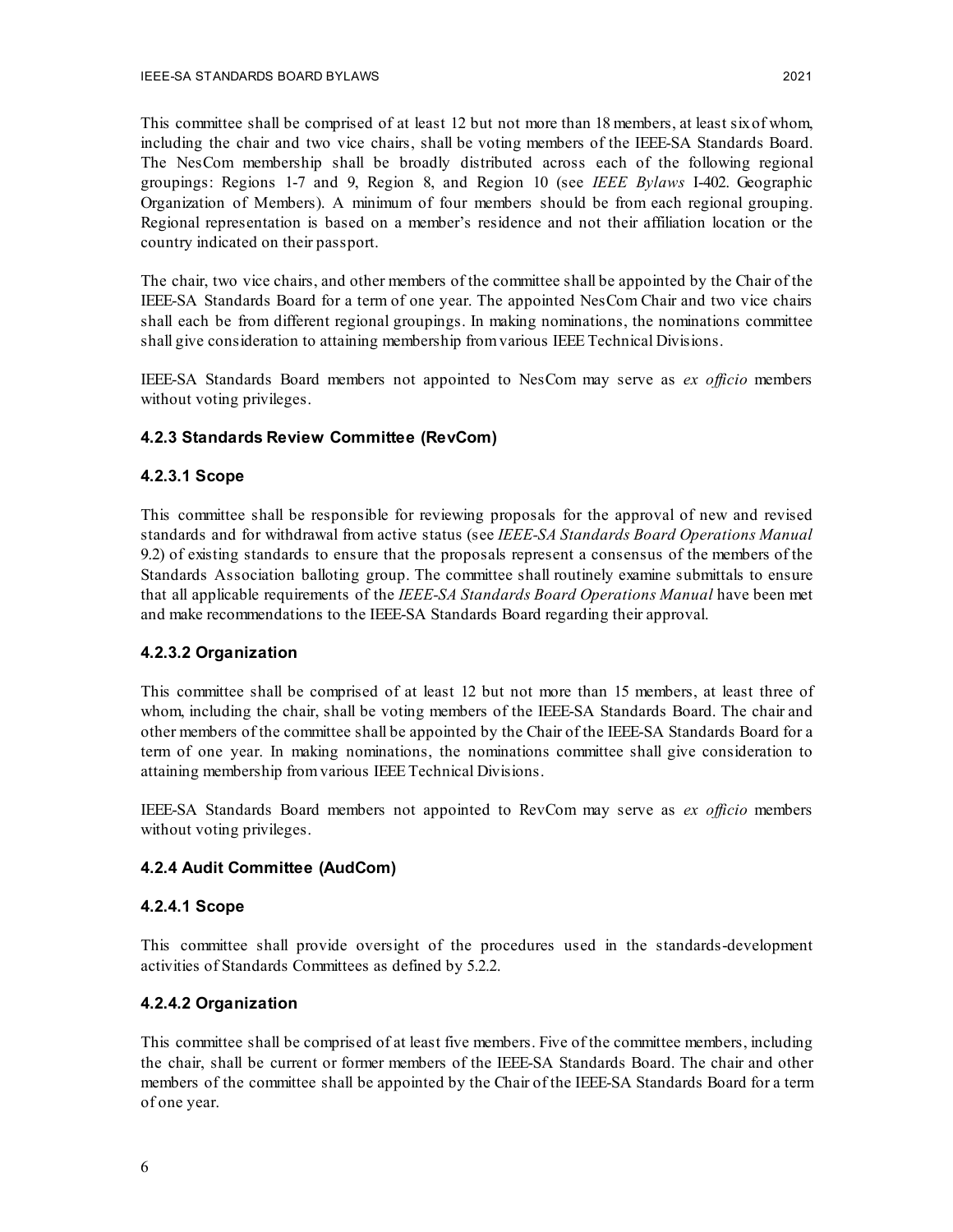## **4.2.5 Patent Committee (PatCom)**

#### **4.2.5.1 Scope**

This committee shall provide oversight for the use of any patents and patent information in IEEE standards. This committee shall review any patent information submitted to the IEEE Standards Department to determine conformity with patent procedures and guidelines.

## **4.2.5.2 Organization**

This committee shall be comprised of at least four but not more than sixvoting members. A member of the IEEE Standards staff, as designated by the Managing Director of Standards Activities, shall be an *ex officio*, nonvoting member. The chair and additional voting members of the committee shall be voting members of the IEEE-SA Standards Board or the IEEE-SA Board of Governors and shall be appointed by the Chair of the IEEE-SA Standards Board for a term of one year.

#### **4.2.6 Administrative Committee (AdCom)**

The Administrative Committee shall act for the IEEE-SA Standards Board between meetings and make recommendations to the IEEE-SA Standards Board for its disposition at regular meetings. AdCom shall comprise the officers of the IEEE-SA Standards Board, the chairs of each standing committee of the IEEE-SA Standards Board, and the SCC Coordinator. The Chair of the IEEE-SA Standards Board shall be the chair of AdCom.

## <span id="page-8-0"></span>**4.3 Other committees and bodies**

#### **4.3.1 Standards Coordinating Committees (SCCs)**

Proposed standards are normally developed in the technical committees of the IEEE Societies. There are occasions when the scope of a standards activity is too broad to be encompassed in a single Society, or a Society may find itself in a position where it is unable to carry out the work needed to meet an identified need. In such instances, the IEEE-SA Standards Board shall establish its own committees to perform the required functions. These committees shall be known as Standards Coordinating Committees (SCCs) and shall report to the IEEE-SA Standards Board.

There shall be two types of SCCs. The first (type 1) shall serve as a forum for the exchange of information between and among standards-developing activities of the IEEE. (Opportunities for sharing information about standards projects, trends, and Society directions will serve to minimize duplication among programs and will enhance the content of standards of interest to more than one Society.)

This type of SCC shall not develop standards. If this type of SCC is to take on a standardsdevelopment role, it shall apply for SCC type 2 status (see subclause 4.3.2 of the *IEEE-SA Standards Board Operations Manual*).

The second type of SCC (type 2) shall act as Standards Committee for standards projects, in addition to having the coordination responsibilities of a type 1 SCC. It shall meet all the requirements of a Standards Committee (including clause 5 of the *IEEE-SA Standards Board Operations Manual*).

For information on the formation of SCCs, see 4.3 in the *IEEE-SA Standards Board Operations Manual*. For information on the organization of SCCs, see 4.4 in the *IEEE-SA Standards Board*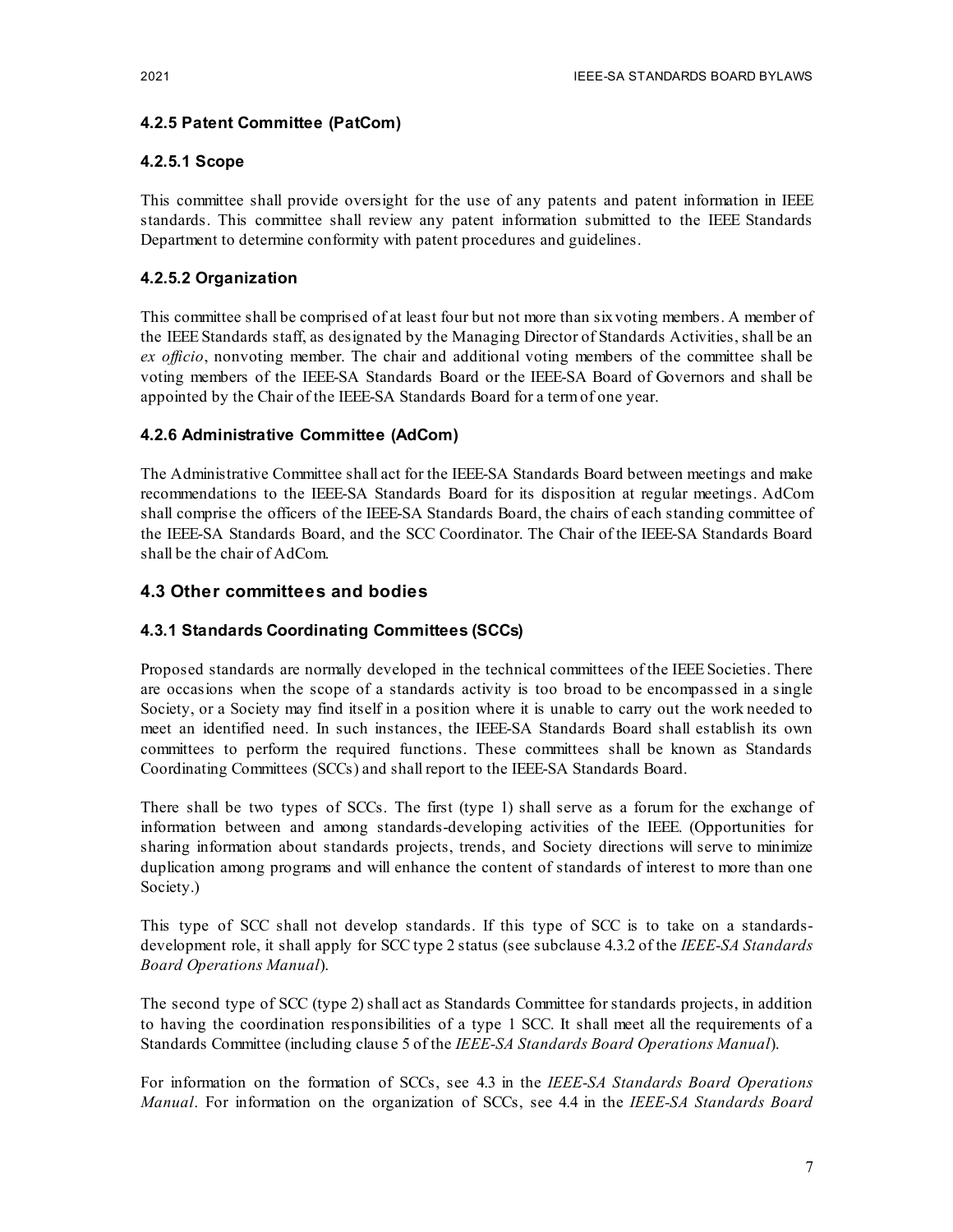*Operations Manual*.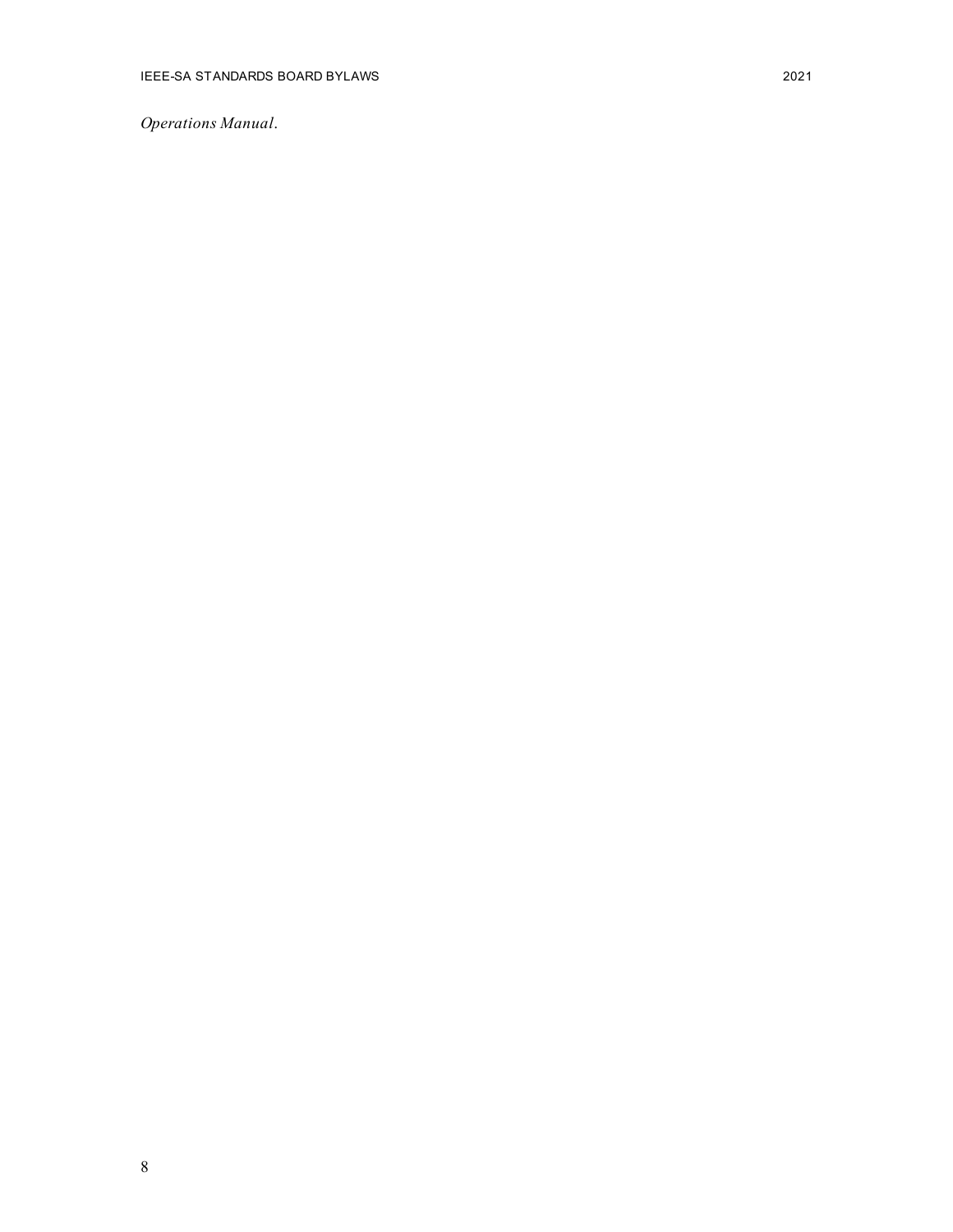# <span id="page-10-1"></span><span id="page-10-0"></span>**5. IEEE-SA Standards Board procedures and responsibilities**

## **5.1 Transaction of business**

Regular meetings of the IEEE-SA Standards Board shall be held quarterly, in accordance with a schedule approved at, or prior to, the last regular meeting of the previous calendar year. Special meetings may be called with at least five days notice for an electronic meeting or 30 days for an inperson meeting, when deemed necessary, by the Chair or at the request of five members.

Unless otherwise provided in the *IEEE Certificate of Incorporation*, the *IEEE Constitution*, the *IEEE Bylaws*, or the New York Not-For-Profit Corporation Law, the vote of a majority of the voting members of the IEEE-SA Standards Board present at the time of the vote, if a quorum is present at such a time, shall be the act of the IEEE-SA Standards Board.

Approval of proposed IEEE standards, or transfer to inactive status of such standards, shall require affirmative votes by at least 75% of the voting members present at the time of the vote, if a quorum is present. Except as otherwise specified in these bylaws, meetings of the IEEE-SA Standards Board shall be run in accordance with the parliamentary procedures of *Robert's Rules of Order* (latest edition)*.*

## <span id="page-10-2"></span>**5.2 Standards-development process**

## **5.2.1 Participation in IEEE standards development**

A participant is an individual or entity that engages in Standards Committee/Working Group standards development activities, e.g., attending meetings, joining one of the Standards Committee/Working Group email reflectors, or voting in the Working Group, Public Review, or Standards Association balloting process.

Participants in the IEEE standards development individual process shall act based on their qualifications and experience. Entity representative participants in the IEEE standards development entity process are appointed by an entity to represent that entity and act on its behalf. Such representatives may participate in IEEE standards development activities and take action based upon instruction from the entity for which they have been appointed as an entity representative.

While participating in IEEE standards development activities, all participants, including but not limited to, individuals, entity representatives, entity members, entities participating directly in the entity process, and entities participating indirectly in the individual process shall act in accordance with all applicable laws (nation-based and international), the IEEE Code of Ethics, and with IEEE Standards policies and procedures. Participants in IEEE standards development who are authenticated into any IEEE-SA database shall acknowledge the Obligations for Participation and Code of Ethics.

Participants on standards committees or working groups with governance authority or the authority to enter into a financial transaction with another party shall also act in accordance with *IEEE Policies* Section 9.9 on Conflict of Interest.

All officers of IEEE standards working groups shall indicate acceptance of their roles in an IEEE-SA database.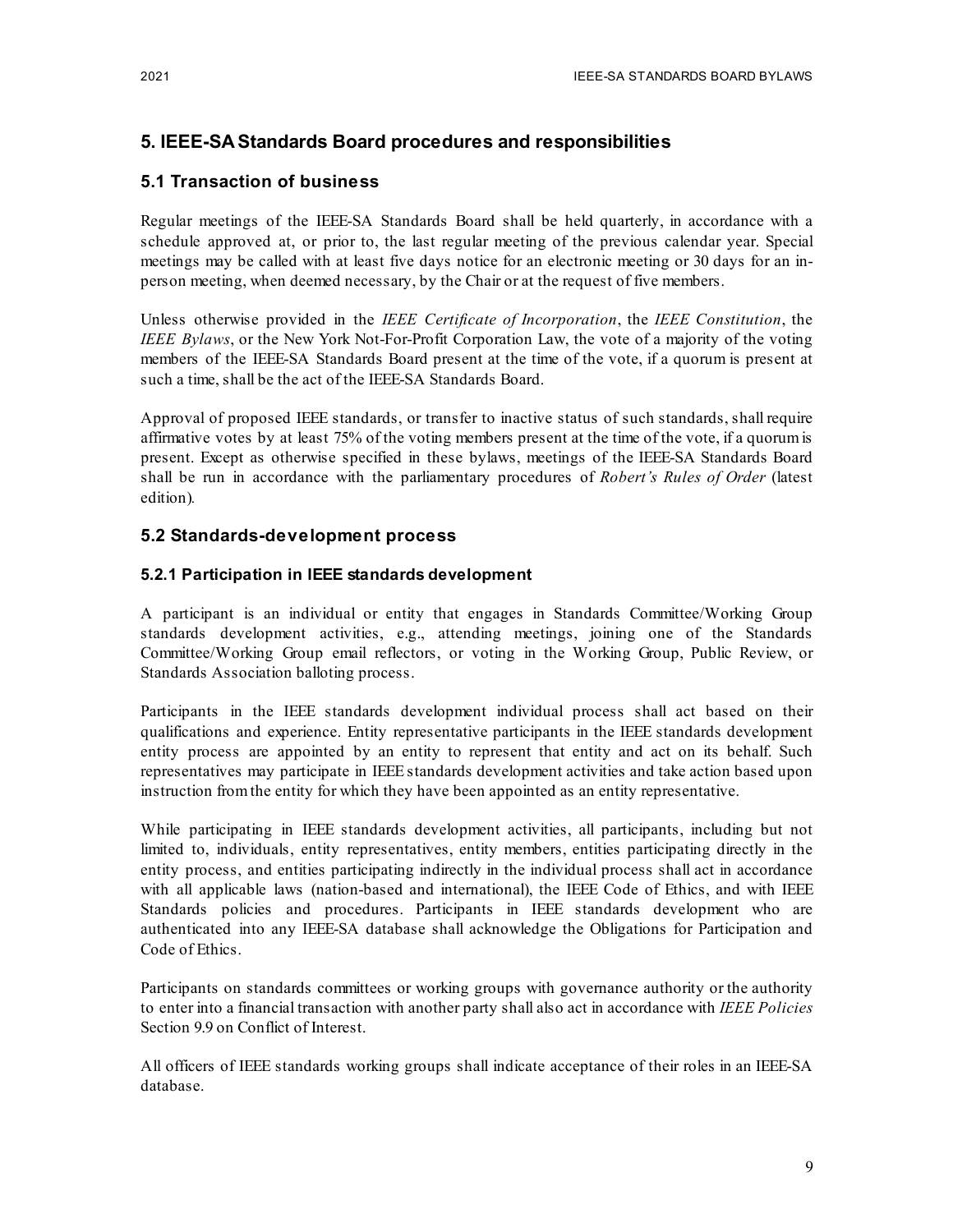Standards Committee Chairs, Vice Chairs, Secretaries, Treasurers, and liaison representatives shall be members of IEEE-SA and shall also be either IEEE members of any grade, except Student grade, or IEEE affiliates. All officers of IEEE-SA Standards Board Standards Coordinating Committees shall be members of IEEE-SA and shall also be either IEEE members of any grade, except Student grade, or IEEE affiliates.

The IEEE-SA shall maintain the authoritative database of participants in the development of standards. Such database shall be maintained by the Secretary of the IEEE-SA Standards Board.

## **5.2.1.1 Membership requirements for standards developed under the individual method**

Officers of IEEE standards working groups developing standards under the individual method shall be members of IEEE-SA and shall also be either IEEE members of any grade, except Student grade, or IEEE affiliates. Designees (those designated to manage the Standards Association ballot) in the IEEE Standards Association individual ballot process shall be members of IEEE-SA and shall also be either IEEE members of any grade, except Student grade, or IEEE affiliates.

## **5.2.1.2 Membership requirements for standards developed under the entity method**

Officers of IEEE standards working groups developing standards under the entity method shall be representatives of Advanced Entity Members of the IEEE-SA. Designees (those designated to manage the Standards Association ballot) in the IEEE Standards Association entity ballot process shall be representatives of Advanced Entity Members.

Every entity observing a project within an IEEE-SA entity standards working group is required to be at least a Basic Entity Member of IEEE-SA, and only Advanced Entity Members can contribute and hold voting privileges. Entity nonmembers may observe at one IEEE-SA entity standards working group meeting per project.

An entity can represent either itself or another entity's interest in an entity working group. In order to be a voting member in a particular entity working group, each entity's representative shall declare that the interests of that entity are not knowingly represented by another member of the working group and that the entity is not knowingly funding directly or indirectly the participation of another person in that working group for the purposes of influencing the outcome of the vote.

Each entity project shall have at least three voting members in good standing to maintain its validity. Each entity project is required to host its working group email reflector(s) through the IEEE, with designated IEEE staff serving as administrators. Each Standards Committee responsible for the entity project is permitted to send a designated Standards Committee Representative (SCR) to meetings of that entity-based working group in a non-voting role.

The following qualify as entities for standards-development purposes:

*Corporation:* A for-profit or not-for-profit entity that is not under the control, as defined in 5.2.1.2.1, of another entity and that is organized under articles of incorporation or similar legal structures. Limited Liability Companies are considered to be Corporations.

*Partnership:* An unincorporated association of two or more individuals who are co-owners of a business.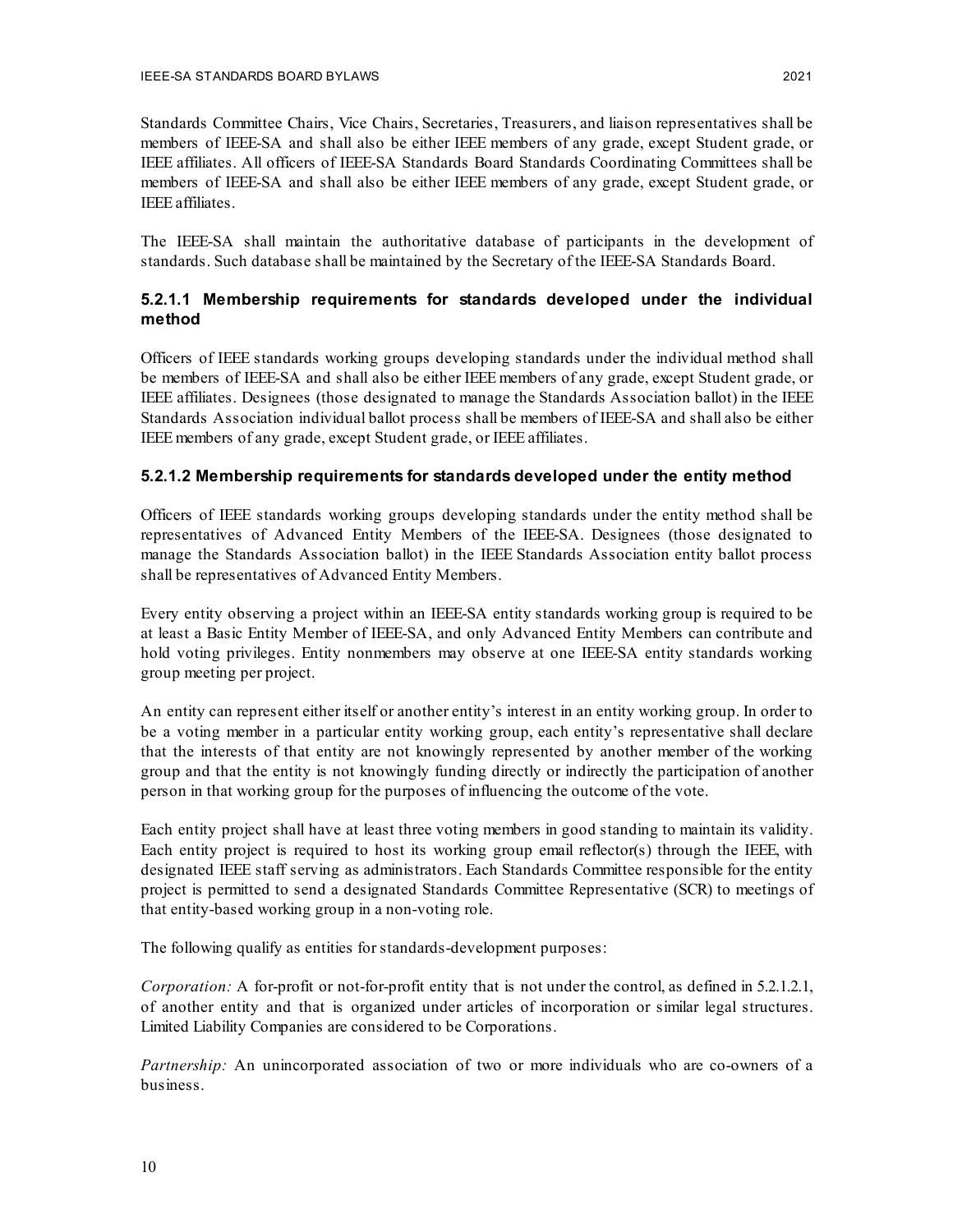*Sole proprietorship:* An unincorporated business owned by a single individual.

*Government agency*: An entity that is part of an executive, legislative, or judicial branch of a government and that has sufficient discretion in the management of its own affairs to distinguish it as separate from the administrative structure of any other governmental entity.

*Academic institution*: An educational entity that, in addition to having a controlling body such as a Board of Regents or a Board of Governors, has sufficient discretion in the management of its own affairs to distinguish it as separate from the administrative structure of any other educational entity.

IEEE-SA entity standards working groups may employ up to two individuals in non-voting positions for the purposes of technical editing and other administrative functions that shall not involve technical contributions. Such individuals will be allowed to participate in working group activities as deemed appropriate and need not represent Entity Members of IEEE-SA.

IEEE-SA entity standards working groups may vote to allow individuals to offer specific technical expertise in non-voting positions at up to three entity standards working group meetings during the standards development process for a particular project. Such individuals need not represent Entity Members of IEEE-SA. However, if an individual's expenses to attend entity standards development meetings are sponsored by his or her company, that company must be at least a Basic Entity Member of IEEE-SA.

When entity standards working group meetings are co-located with IEEE individual standards working group meetings, the participants in the individual standards working group may observe such co-located entity working group meetings at up to two meetings per calendar year without having to fulfill any specific membership requirements.

#### **5.2.1.2.1 Control**

For the purposes of IEEE entity standards development, the term "control" (and its linguistic derivatives, e.g., "controlling," "controlled") means:

- With respect to for-profit entities: the legal, beneficial, or equitable ownership, directly or indirectly, of more than fifty percent of the capital stock (or other ownership interest, if the entity does not own capital stock) of the entity; or the power to elect or appoint more than fifty percent of the governing body (e.g., the Board of Directors) of the entity.
- With respect to not-for-profit entities: the power to elect or appoint more than fifty percent of the governing body (e.g., the Board of Directors) of the entity.

#### **5.2.1.3 Dominance**

The standards development process shall not be dominated by any single interest category, individual(s), or organization(s).

Dominance is normally defined as the exercise of authority, leadership, or influence by reason of superior leverage, strength, or representation to the exclusion of fair and equitable consideration of other viewpoints. Dominance can also be defined as the exercise of authority, leadership, or influence by reason of sufficient leverage, strength, or representation to hinder the progress of any IEEE-SA activities, including but not limited to standards development activities. Such dominance is contrary to open and fair participation by all interested parties and is unacceptable.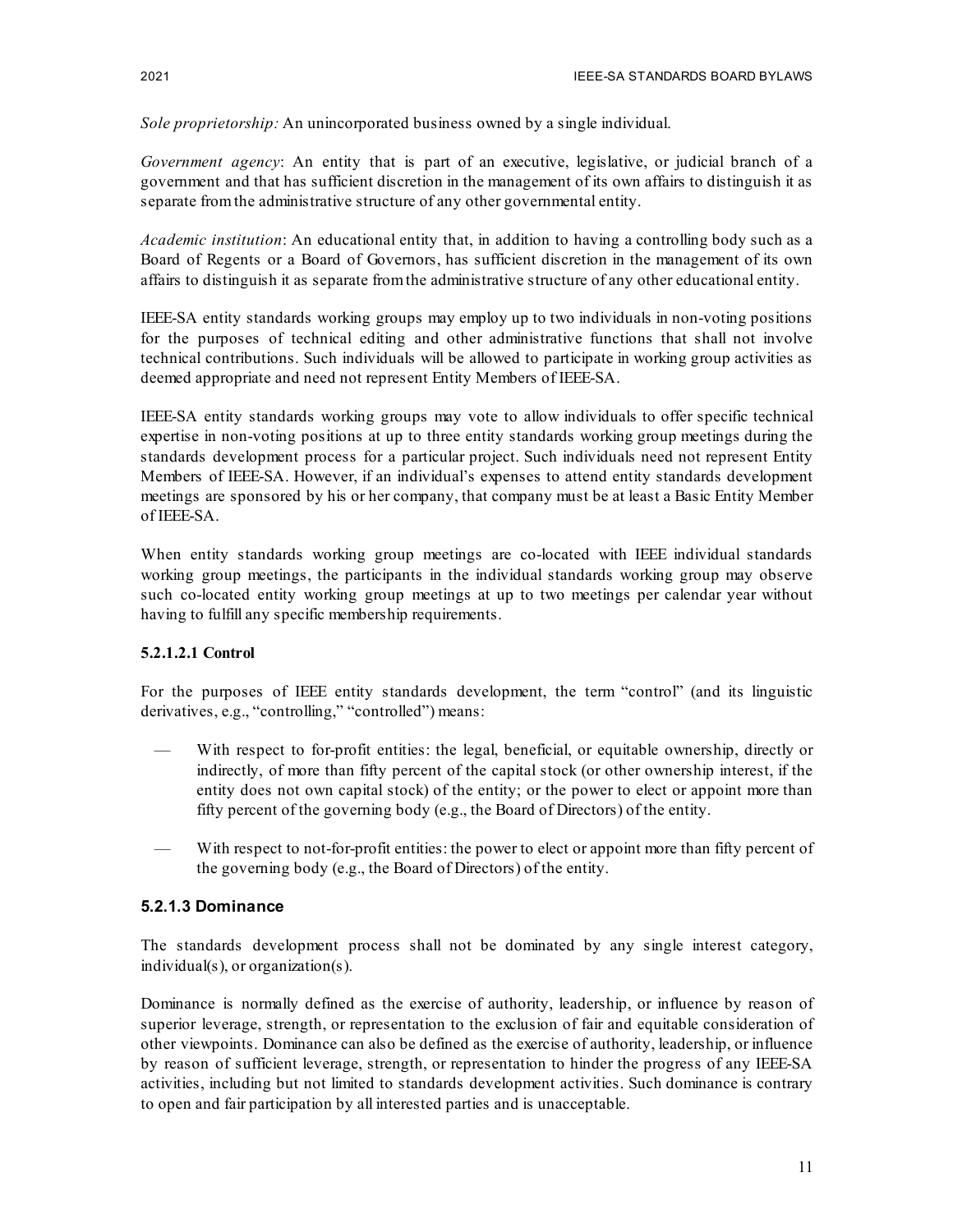Standards Committees shall monitor standards developing committees and duly authorized IEEE-SA activities for signs of dominance. If dominance is suspected by the Standards Committee, the Standards Committee shall immediately notify the Secretary of the IEEE-SA Standards Board and should recommend corrective action(s), which may include corrective action(s) listed in the Standards Committee's official P&P.

The IEEE-SA Standards Board shall determine whether dominance exists or may exist such that corrective action is needed and, if so, shall specify any approved corrective action(s). The Standards Committee shall only implement the specific corrective action(s) that have been approved by the IEEE-SA Standards Board.

The IEEE-SA Standards Board shall continually monitor the efficacy of corrective action(s) taken and may impose further corrective action(s) if previous corrective action(s) prove to be insufficient. The IEEE-SA Standards Board may, at its discretion, instruct the Standards Committee to cease specific corrective action(s) or to implement other corrective action(s).

## **5.2.1.4 Openness**

Openness is defined as the quality of being not restricted to a particular type or category of participants. All meetings involving standards development shall be open to all interested parties.

## **5.2.1.5 Disclosure of affiliation**

Every participant in a working group, Standards Association ballot, or other standards development activity shall disclose his or her affiliation(s), which includes employer(s) and any other affiliation(s). An individual is deemed "affiliated" with any individual or entity that has been, or will be, financially or materially supporting that individual's participation in a particular IEEE standards activity. This includes, but is not limited to, his or her employer(s) and any individual or entity that has or will have, either directly or indirectly, requested, paid for, or otherwise sponsored his or her participation. Failure to disclose every such affiliation(s) may result in complete or partial loss of rights to participate in IEEE-SA activities. An individual is not excused from compliance with this policy by reason of any claim of a conflicting obligation (whether contractual or otherwise) that prohibits disclosure of affiliation(s).

A person who believes that a participant's disclosure is materially incomplete or incorrect should report that fact to the appropriate Standards Committee(s).

## **5.2.1.6 Official statements**

A statement, written or oral, that is not processed in accordance with subclause 5.1.3 of the *IEEE-SA Standards Board Operations Manual* shall not be considered the official position of the IEEE Standards Association or any of its committees and shall not be considered to be, nor be relied upon as, a formal position of IEEE. At lectures, symposia, seminars, or educational courses, an individual presenting information on IEEE standards shall make it clear that his or her views should be considered the personal views of that individual rather than the formal position of IEEE.

#### **5.2.2 Standards Committee**

A Standards Committee shall be made up of any of the categories of membership described in IEEE Bylaw I-403. This Standards Committee shall have a professed interest in the development of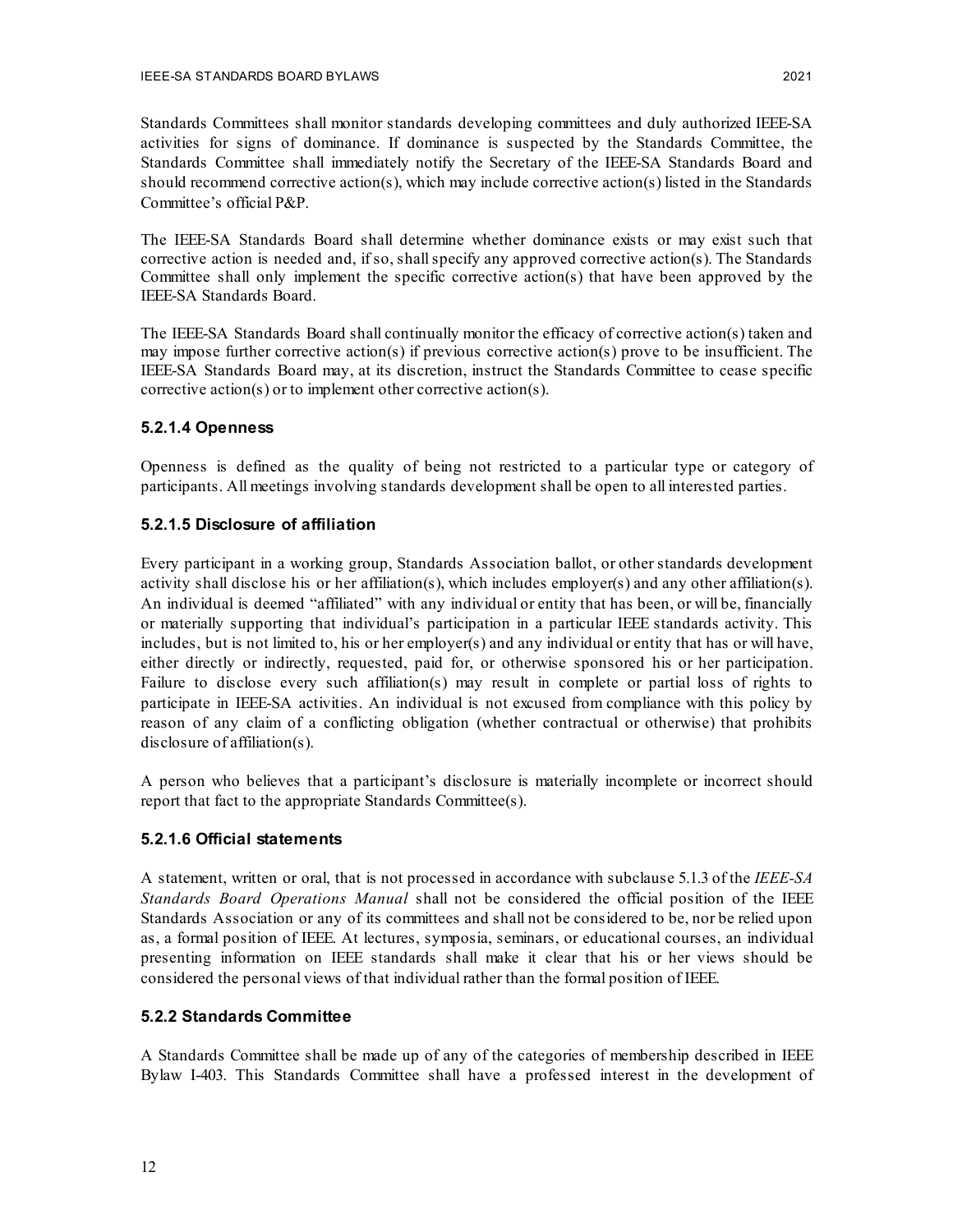standards (either by direct participation or by the process of review) in technological areas that fall under the general scope of interest to the IEEE.

All IEEE standards development shall be based on projects that have been approved by the IEEE-SA Standards Board, and each project shall be the responsibility of a Standards Committee. Standards Committees are responsible for the development and coordination of the standards project and the maintenance of the standard after approval of the standard by the IEEE-SA Standards Board.

The Standards Committee shall be one of the following:

- a) A Technical Committee within an IEEE Society/Council
- b) A Standards Committee or Standards Coordinating Committee of an IEEE Society/Council
- c) A Standards Coordinating Committee established by the IEEE-SA Standards Board
- d) A Standards Subcommittee organized by or reporting to one of the above
- e) Other organizations as recommended by the IEEE-SA Standards Board and approved by the IEEE-SA BOG

The IEEE-SA Standards Board is not a Standards Committee, but provides oversight and guidance to assist Standards Committees when necessary.

## **5.2.2.1 Creation of Standards Committees**

Standards Committees formed under rule d) in 5.2.2 shall be officially recognized by the IEEE-SA Standards Board only after a 75% approval by the creating committee. Once formed, Standards Committees automatically assume duties according to 5.1 of the *IEEE-SA Standards Board Operations Manual*.

#### **5.2.2.2 Standards Committee responsibility/accountability**

The Standards Committee accepts responsibility for oversight of any of its assigned standards, including overseeing coordination and balloting.

When the breadth of interest in a standard is great enough so that more than one technical committee wishes to have a role in its development and oversight, a joint committee of the two or more interested committees may be formed. That joint committee, whose membership shall be determined by mutual agreement, shall assume all of the duties of a Standards Committee (see 5.1.2 of the *IEEE-SA Standards Board Operations Manual*).

Changes in responsibility for projects shall be approved by the IEEE-SA Standards Board.

#### **5.2.2.3 Standards Association balloting group**

Potential dominance in Standards Association ballots as evidenced by an unduly high proportion of individuals employed by or affiliated with a single entity or from a particular balloting classification is unacceptable, counter to open and fair participation by all interested parties, and deprecated by the IEEE-SA Standards Board. All individuals joining a Standards Association ballot group shall declare their employer and affiliation (see subclause 5.1.2.3 of the *IEEE-SA Standards Board Operations*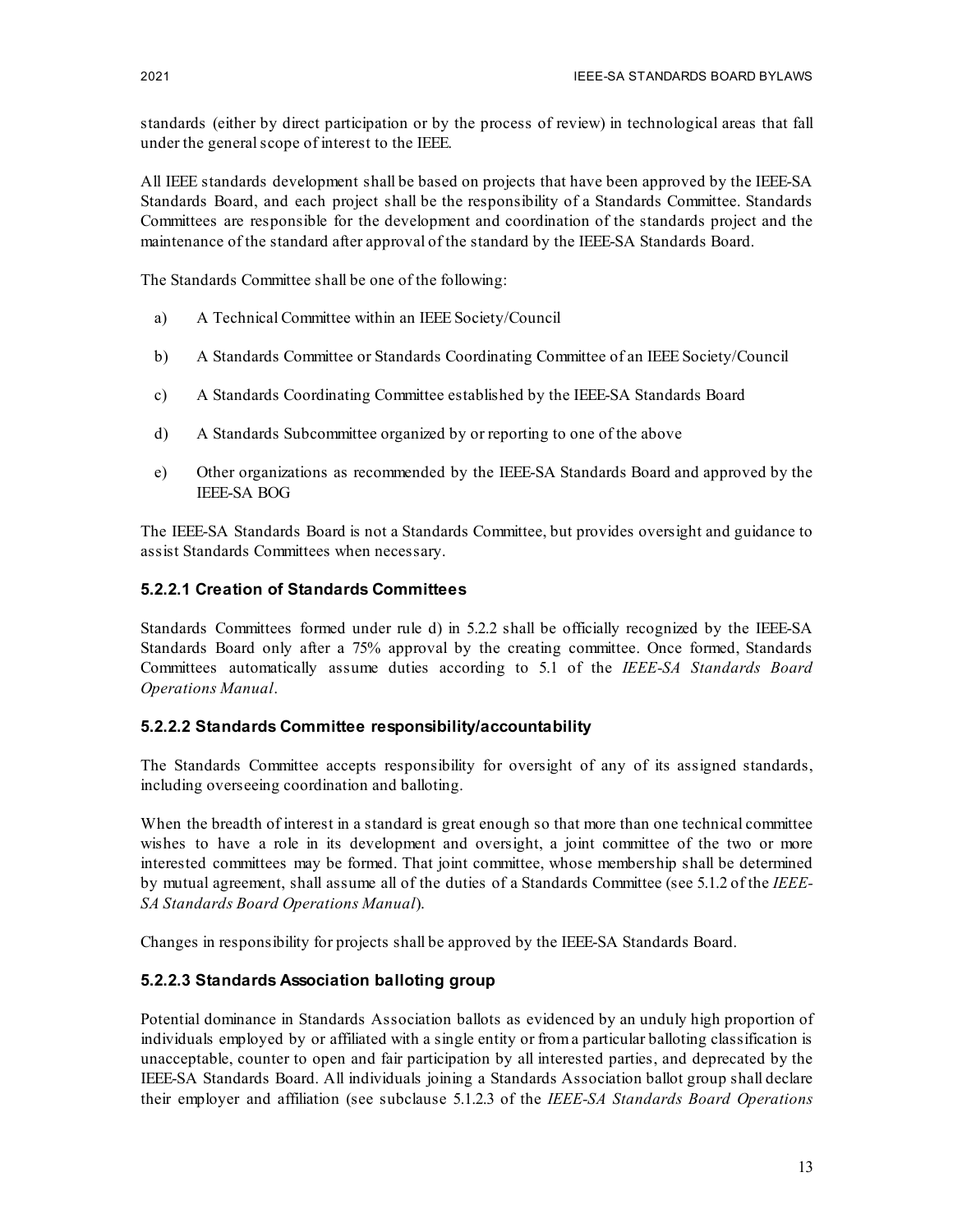*Manual*). The Standards Committee shall review the Standards Association ballot group for balance and possible dominance. If it is suspected that the Standards Association ballot group may be dominated (see 5.2.1.3), the Standards Committee shall immediately notify the Secretary of the IEEE-SA Standards Board and should recommend corrective action(s). The IEEE-SA Standards Board shall determine whether dominance exists or may exist such that corrective action is needed and, if so, shall specify any approved corrective action(s). The Standards Committee shall only implement the specific corrective action(s) that have been approved by the IEEE-SA Standards Board to ensure a fair and open ballot.

The Standards Association balloting group shall consist of persons who are members of the IEEE-SA. Membership status shall be determined at the time a person completes the process of joining the balloting group. [Note: A Standards Association balloting group comprised of individuals may also include non-IEEE-SA members that pay the appropriate per-ballot fee (see subclause 5.4.1 of the *IEEE-SA Standards Board Operations Manual*)]. A person is an individual or an entity representative. An entity can be any for-profit or not-for-profit enterprise, as defined in IEEE Bylaw I-403.

A single type of Standards Association balloting group for a standard shall be established at the time of PAR approval and officially approved prior to the formation of a Standards Association balloting group. A statement of the type of balloting membership to be used shall be included in all versions of the draft standard and the final approved standard.

# **5.2.3 Project authorization**

In order to avoid duplication, provide for effective management of overall efforts, and expedite approval of final documents, all requests for an initiation of a standards project, in the form of a PAR, shall be approved by the IEEE-SA Standards Board. The IEEE-SA Standards Board has assigned to NesCom the preliminary review of PARs and the responsibility for recommending final approval to the Board.

Standards Committees are required to submit a PAR at the earliest opportunity when a standards project is contemplated or work is started. The Secretary of the IEEE-SA Standards Board shall submit PARs to NesCom for approval in accordance with its procedures. Unless specifically authorized by the IEEE-SA Standards Board, no proposed standard or revision shall be considered by RevCom without prior approval of the project by the IEEE-SA Standards Board. The lifetime of a PAR shall be four years.

## **5.2.4 Final review and approval to publish**

All IEEE standards shall be approved by the IEEE-SA Standards Board prior to publication. The IEEE-SA Standards Board has assigned to RevCom the review of standards submittals and the responsibility for recommending final approval to the IEEE-SA Standards Board. Approval by the IEEE-SA Standards Board indicates that the requirements of the *IEEE-SA Standards Board Operations Manual* and these bylaws have been satisfied and, specifically, that the final results of the Standards Association ballot and statements submitted by other coordinating bodies who participated in the development of the standard indicate that consensus has been achieved and unresolved negative ballots have been considered together with reasons why the comments could not be resolved.

## **5.2.5 Notification of action on standards**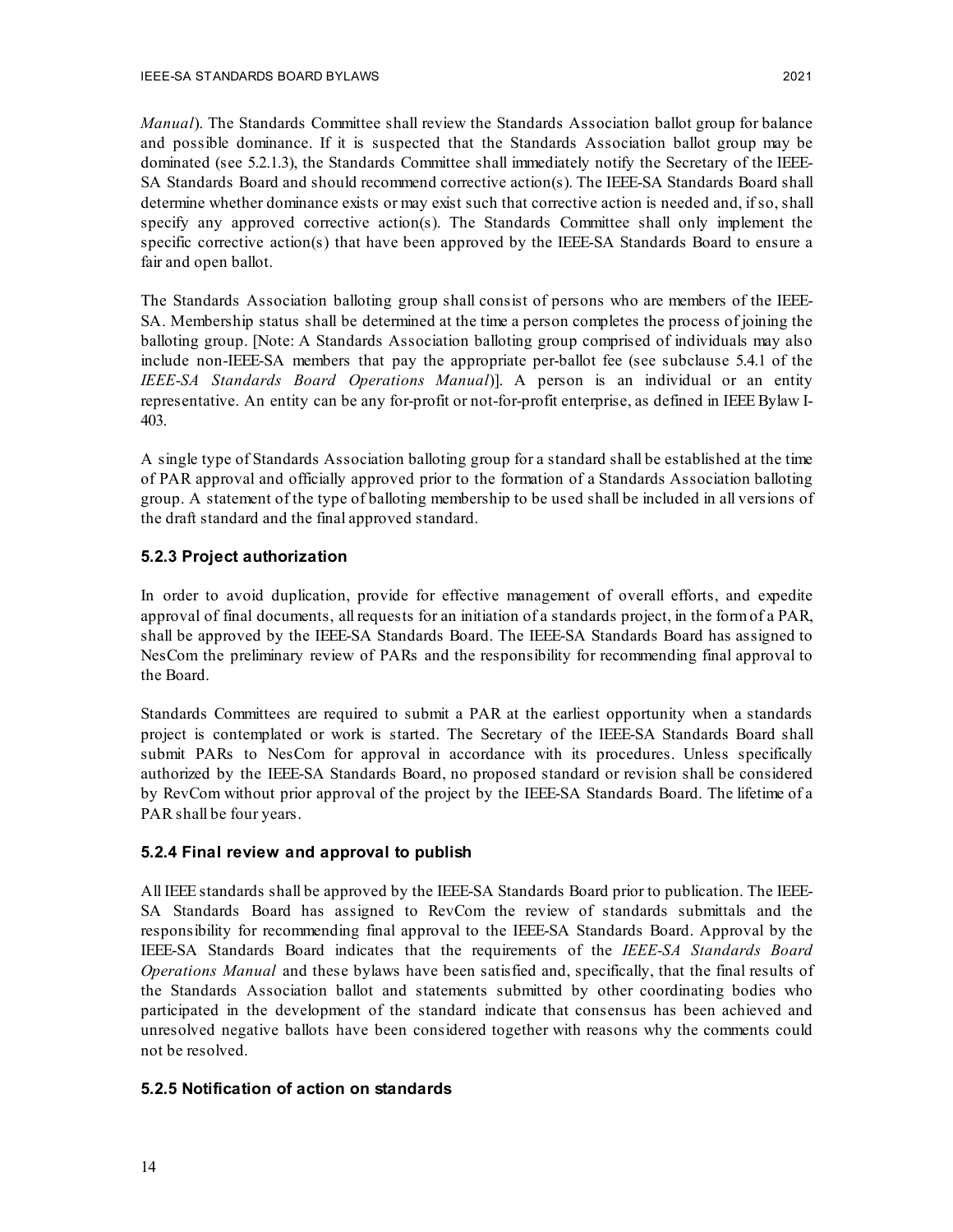Following each meeting of the IEEE-SA Standards Board, the IEEE Standards Department shall issue a statement, available to all interested parties, which shall detail the actions taken at the last meeting of the IEEE-SA Standards Board on approval of, or transfer to inactive status of, standards documents; and authorization of new standards projects. This may be in the form of the minutes of the IEEE-SA Standards Board meeting.

## <span id="page-16-0"></span>**5.3 Review cycles**

All IEEE standards should be reviewed as often as new information is available. Every year, the Secretary of the IEEE-SA Standards Board shall notify the standards liaison representative of each Standards Committee of all active standards assigned to the Standards Committee, the dates that such standards are scheduled to expire, and a reminder to consider such standards for revision.

## <span id="page-16-1"></span>**5.4 Appeals**

Persons who have directly and materially affected interests and who have been, or could reasonably be expected to be, adversely affected by a standard within the IEEE's jurisdiction, or by the lack of action in any part of the IEEE standardization process, shall have the right to appeal procedural actions or inactions, provided that the appellant shall have first exhausted the appeals procedures of any relevant subordinate committee or body before filing the procedural appeal with the IEEE-SA Standards Board.

The IEEE Standards Association shall not provide an appeals process to resolve a disagreement about a technical decision. All technical decisions shall be made at or below the Standards Committee level. Any person dissatisfied with a technical decision shall follow the procedures of the body that has made the decision and that body's Standards Committee to provide input on the technical decision, including, but not limited to, making a technical comment during the applicable comment submission and/or balloting period.

The IEEE-SA Standards Board shall not consider any claim that (i) is based solely on ethical considerations; (ii) does not seek to amend or reverse a decision of a lower body relating to the development or approval of a standard; or (iii) does not recommend remedial action or recommends remedial action not allowed by current IEEE-SA policies and procedures.

The appellant shall be advised to bring ethical claims to the attention of the IEEE Ethics and Member Conduct Committee or the IEEE-SA Standards Conduct Committee, as appropriate.

Further instructions concerning appeals procedure can be found in subclause 5.8 of the *IEEE-SA Standards Board Operations Manual*.

## <span id="page-16-2"></span>**5.5 Interpretations**

<span id="page-16-3"></span>The IEEE does not offer interpretations of its standards.

## **5.6 Open Source development**

IEEE standards development activities shall comply with all IEEE and IEEE-SA requirements for development of IEEE Open Source, including acceptance of the Terms of Use for the IEEE Open Source Platform. Any IEEE Standards project that intends to develop Open Source for incorporation in a standard (including normatively or informatively) shall indicate this intent using the IEEE Open Source Platform. Approval for use of the IEEE Open Source Platform by the IEEE Standards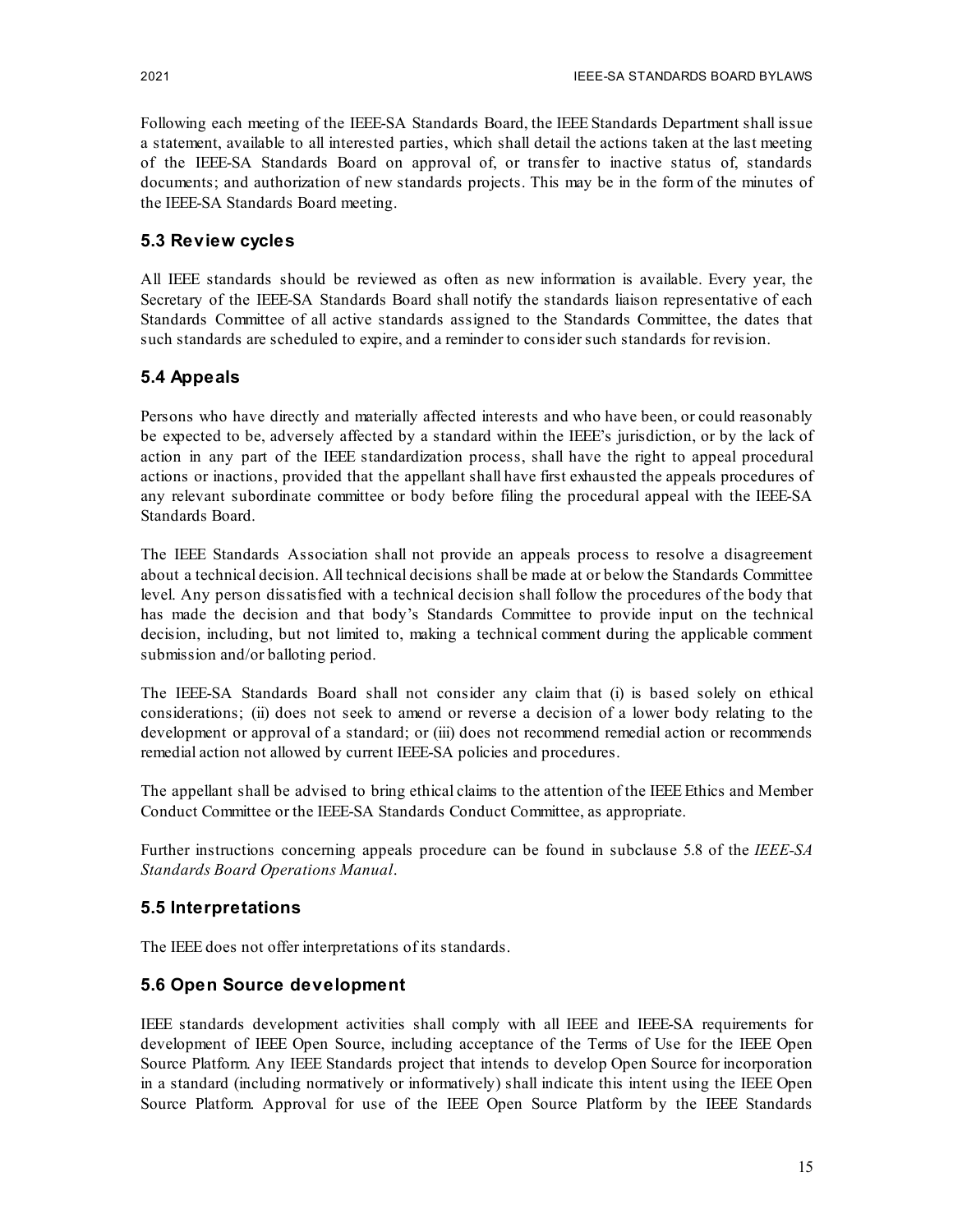Committee or Working Group to develop Open Source shall be requested from the responsible committee of the IEEE-SA Board of Governors.

All Contributions to IEEE Open Source developed by a Standards Committee or Working Group shall be accompanied by an approved IEEE Contributor License Agreement (CLA) appropriate for the open source license under which the Open Source will be made available. CLAs, once accepted, are irrevocable.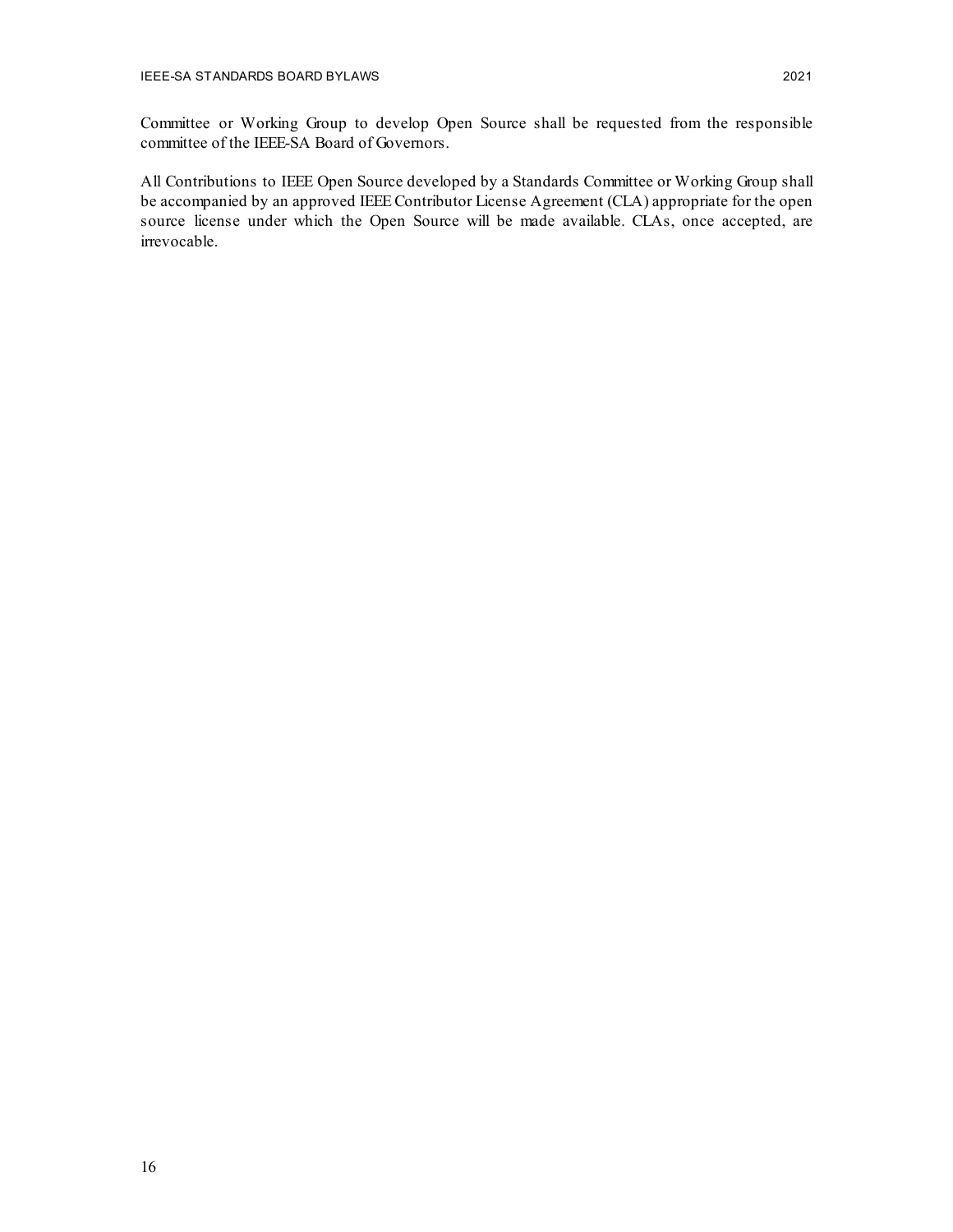# <span id="page-18-1"></span><span id="page-18-0"></span>**6. Patents**

## **6.1 Definitions**

The following terms, when capitalized, have the following meanings:

*"Accepted Letter of Assurance"* and *"Accepted LOA"* shall mean a Letter of Assurance that the IEEE-SA has determined is complete in all material respects and has been posted to the IEEE-SA web site.

"*Affiliate*" shall mean an entity that directly or indirectly, through one or more intermediaries, controls the Submitter or Applicant, is controlled by the Submitter or Applicant, or is under common control with the Submitter or Applicant. For the purposes of this definition, the term "control" and its derivatives, with respect to for-profit entities, means the legal, beneficial or equitable ownership, directly or indirectly, of more than fifty percent (50%) of the capital stock (or other ownership interest, if not a corporation) of an entity ordinarily having voting rights. "Control" and its derivatives, with respect to nonprofit entities, means the power to elect or appoint more than fifty percent (50%) of the Board of Directors of an entity.

*"Applicant"* shall mean any prospective licensee for Essential Patent Claims. *"Applicant"* shall include all of its Affiliates.

*"Blanket Letter of Assurance*" shall mean a Letter of Assurance that applies to all Essential Patent Claims for which a Submitter may currently or in the future (except as otherwise provided for in these Bylaws and in the *IEEE-SA Standards Board Operations Manual)* have the ability to license.

*"Compliant Implementation"* shall mean any product (e.g., component, sub-assembly, or endproduct) or service that conforms to any mandatory or optional portion of a normative clause of an IEEE Standard.

*"Enabling Technology"* shall mean any technology that may be necessary to make or use any product or portion thereof that complies with the IEEE Standard but is neither explicitly required by nor expressly set forth in the IEEE Standard (e.g., semiconductor manufacturing technology, compiler technology, object-oriented technology, basic operating system technology, and the like).

"*Essential Patent Claim*" shall mean any Patent Claim the practice of which was necessary to implement either a mandatory or optional portion of a normative clause of the IEEE Standard when, at the time of the IEEE Standard's approval, there was no commercially and technically feasible noninfringing alternative implementation method for such mandatory or optional portion of the normative clause. An Essential Patent Claim does not include any Patent Claim that was essential only for Enabling Technology or any claim other than that set forth above even if contained in the same patent as the Essential Patent Claim.

"*Letter of Assurance*" and *"LOA"* shall mean a document, including any attachments, stating the Submitter's position regarding ownership, enforcement, or licensing of Essential Patent Claims for a specifically referenced IEEE Standard, submitted in a form acceptable to the IEEE-SA.

"*Patent Claim(s)"* shall mean one or more claims in issued patent(s) or pending patent application(s).

*"Prohibitive Order"* shall mean an interim or permanent injunction, exclusion order, or similar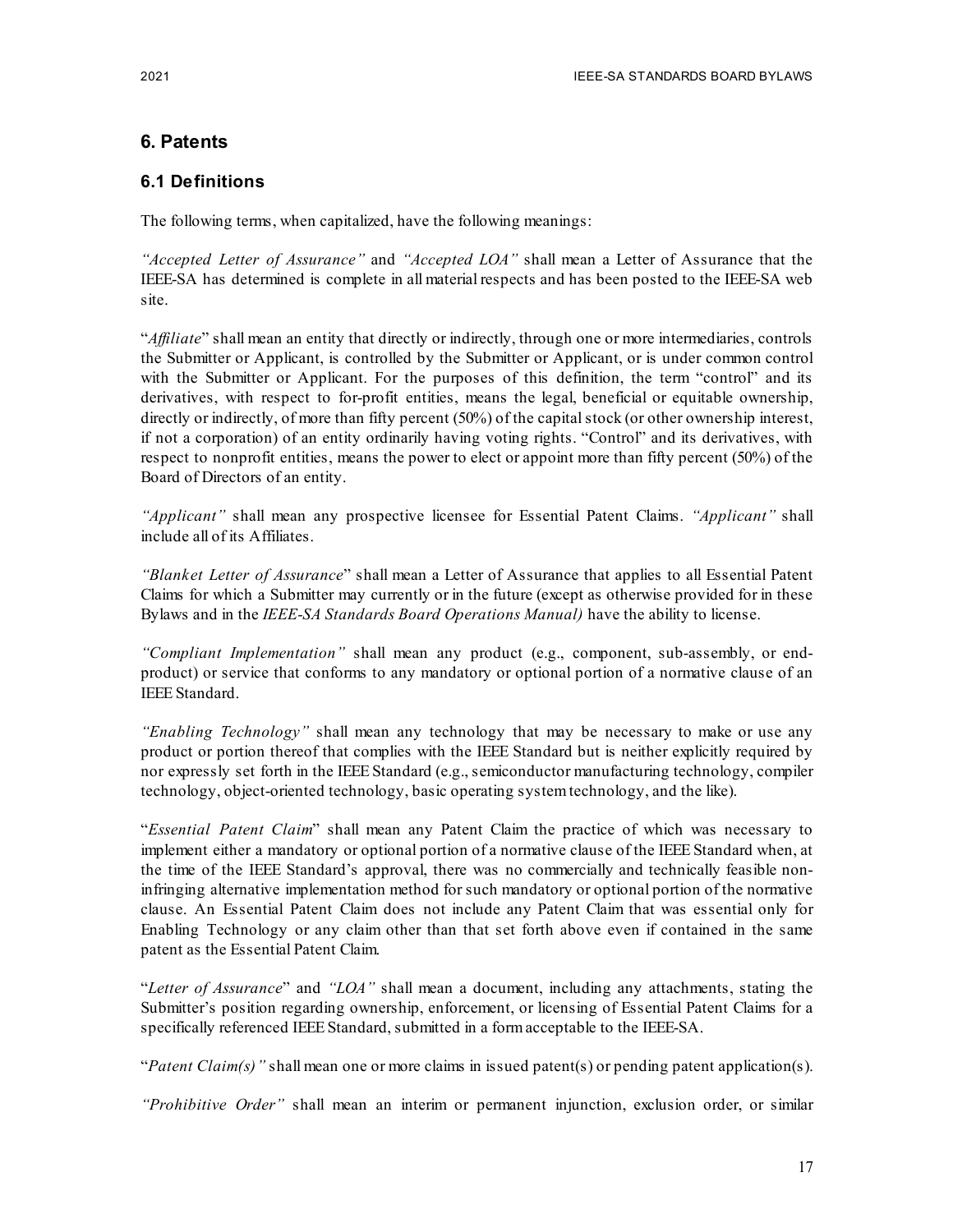adjudicative directive that limits or prevents making, having made, using, selling, offering to sell, or importing a Compliant Implementation.

"*Reasonable and Good Faith Inquiry*" includes, but is not limited to, a Submitter using reasonable efforts to identify and contact those individuals who are from, employed by, or otherwise represent the Submitter and who are known to the Submitter to be current or past participants in the development process of the [Proposed] IEEE Standard identified in a Letter of Assurance, including, but not limited to, participation in a Standards Association Ballot or Working Group. If the Submitter did not or does not have any participants, then a Reasonable and Good Faith Inquiry may include, but is not limited to, the Submitter using reasonable efforts to contact individuals who are from, employed by, or represent the Submitter and who the Submitter believes are most likely to have knowledge about the technology covered by the [Proposed] IEEE Standard.

*"Reasonable Rate"* shall mean appropriate compensation to the patent holder for the practice of an Essential Patent Claim excluding the value, if any, resulting from the inclusion of that Essential Patent Claim's technology in the IEEE Standard. In addition, determination of such Reasonable Rates should include, but need not be limited to, the consideration of:

- The value that the functionality of the claimed invention or inventive feature within the Essential Patent Claim contributes to the value of the relevant functionality of the smallest saleable Compliant Implementation that practices the Essential Patent Claim.
- The value that the Essential Patent Claim contributes to the smallest saleable Compliant Implementation that practices that claim, in light of the value contributed by all Essential Patent Claims for the same IEEE Standard practiced in that Compliant Implementation.
- Existing licenses covering use of the Essential Patent Claim, where such licenses were not obtained under the explicit or implicit threat of a Prohibitive Order, and where the circumstances and resulting licenses are otherwise sufficiently comparable to the circumstances of the contemplated license.

*"Reciprocal Licensing"* shall mean that the Submitter of an LOA has conditioned its granting of a license for its Essential Patent Claims upon the Applicant's agreement to grant a license to the Submitter with Reasonable Rates and other reasonable licensing terms and conditions to the Applicant's Essential Patent Claims, if any, for the referenced IEEE Standard, including any amendments, corrigenda, editions, and revisions. If an LOA references an amendment or corrigendum, the scope of reciprocity includes the base IEEE Standard and its amendments, corrigenda, editions, and revisions.

*"Statement of Encumbrance"* shall mean a specific reference to an Accepted LOA or a general statement in the transfer or assignment agreement that the Patent Claim(s) being transferred or assigned are subject to any encumbrances that may exist as of the effective date of such agreement. An Accepted LOA is an encumbrance.

"*Submitter*" shall mean an individual or an organization that provides a completed Letter of Assurance. A Submitter may or may not hold Essential Patent Claims. *"Submitter"* shall include all of its Affiliates unless specifically and permissibly excluded.

## <span id="page-19-0"></span>**6.2 Policy**

IEEE standards may be drafted in terms that include the use of Essential Patent Claims. If the IEEE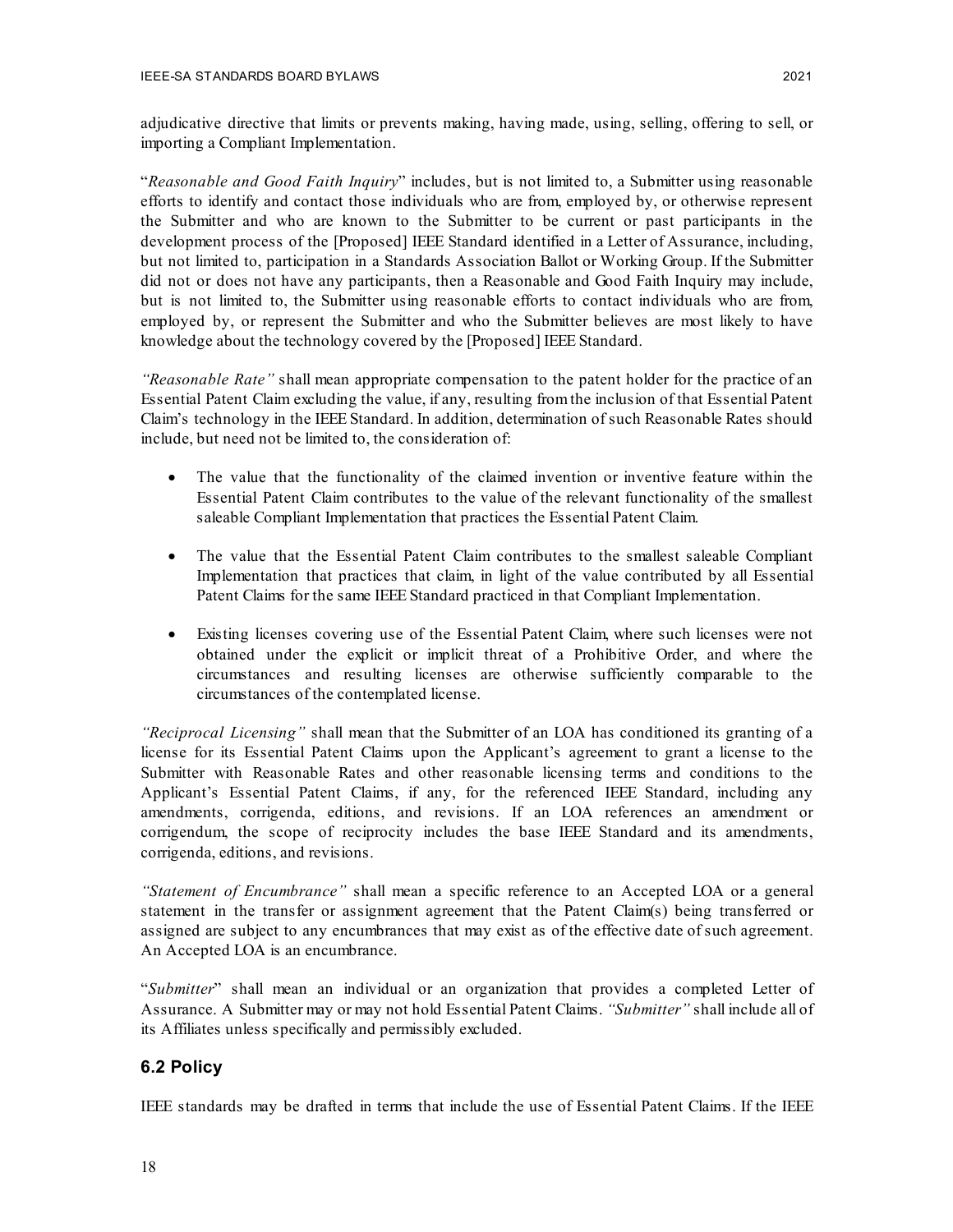receives notice that a [Proposed] IEEE Standard may require the use of a potential Essential Patent Claim, the IEEE shall request licensing assurance, on the IEEE-SA Standards Board approved Letter of Assurance form, from the patent holder or patent applicant. The IEEE shall request this assurance without coercion.

The Submitter of a Letter of Assurance may, after Reasonable and Good Faith Inquiry, indicate it is not aware of any Patent Claims that the Submitter may own, control, or have the ability to license that might be or become Essential Patent Claims. If the patent holder or patent applicant provides an LOA, it should do so as soon as reasonably feasible in the standards development process once the PAR is approved by the IEEE-SA Standards Board. This LOA should be provided prior to the Standards Board's approval of the standard. An asserted potential Essential Patent Claim for which licensing assurance cannot be obtained (e.g., an LOA is not provided or the LOA indicates that licensing assurance is not being provided) shall be referred to the Patent Committee.

The licensing assurance shall be either:

- a) A general disclaimer to the effect that the Submitter without conditions will not enforce any present or future Essential Patent Claims against any person or entity making, having made, using, selling, offering to sell, or importing any Compliant Implementation that practices the Essential Patent Claims for use in conforming with the IEEE Standard; or,
- b) A statement that the Submitter will make available a license for Essential Patent Claims to an unrestricted number of Applicants on a worldwide basis without compensation or under Reasonable Rates, with other reasonable terms and conditions that are demonstrably free of any unfair discrimination to make, have made, use, sell, offer to sell, or import any Compliant Implementation that practices the Essential Patent Claims for use in conforming with the IEEE Standard. An Accepted LOA that contains such a statement signifies that reasonable terms and conditions, including without compensation or under Reasonable Rates, are sufficient compensation for a license to use those Essential Patent Claims and precludes seeking, or seeking to enforce, a Prohibitive Order except as provided in this policy.

At its sole option, the Submitter may provide with its Letter of Assurance any of the following: (i) a not-to-exceed license fee or rate commitment, (ii) a sample license agreement, or (iii) one or more material licensing terms.

An Accepted Letter of Assurance shall apply to the Submitter, including its Affiliates. The Submitter, however, may specifically exclude certain Affiliates identified in the Letter of Assurance, except that a Submitter shall have no ability to exclude Affiliates if the Submitter has indicated Reciprocal Licensing on an Accepted Letter of Assurance.

The Submitter shall not condition a license on the Applicant's agreeing (a) to grant a license to any of the Applicant's Patent Claims that are not Essential Patent Claims for the referenced IEEE standard, or (b) to take a license for any of the Submitter's Patent Claims that are not Essential Patent Claims for the referenced IEEE standard.

On a Letter of Assurance, the Submitter may indicate a condition of Reciprocal Licensing. If an Applicant requires compensation under Reciprocal Licensing to its Essential Patent Claims, then a Submitter may require compensation for its Essential Patent Claims from that Applicant even if the Submitter has otherwise indicated that it would make licenses available without compensation.

The Submitter and all Affiliates (other than those Affiliates excluded in a Letter of Assurance) shall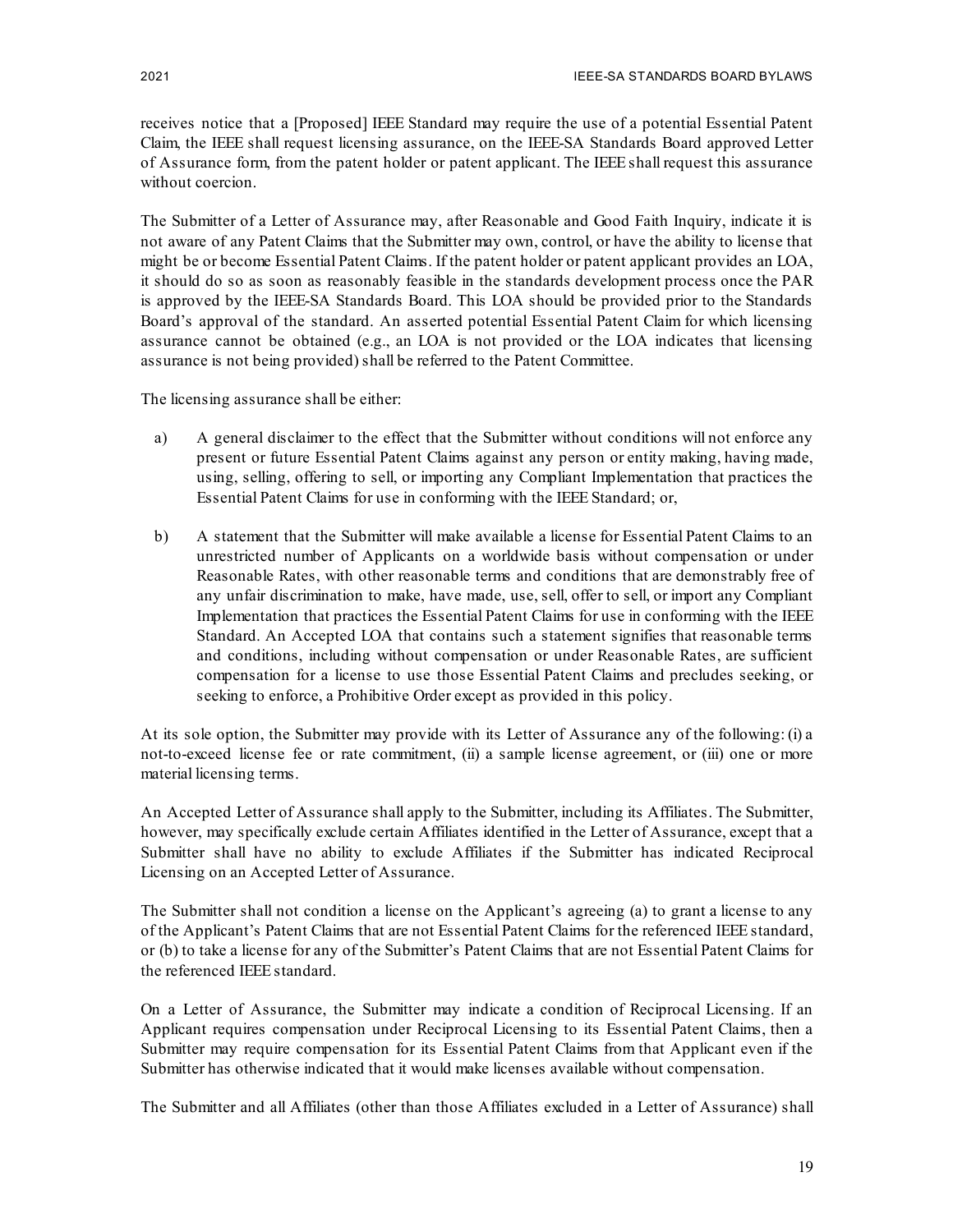not, with the intent of circumventing or negating any of the representations and commitments made in the Accepted Letter of Assurance, assign or otherwise transfer any rights in any Essential Patent Claims that they hold, control, or have the ability to license and for which licensing assurance was provided on the Accepted Letter of Assurance.

An Accepted Letter of Assurance is intended to be binding upon any and all assignees and transferees of any Essential Patent Claim covered by such LOA. The Submitter agrees (a) to provide notice of an Accepted Letter of Assurance either through a Statement of Encumbrance or by binding its assignee or transferee to the terms of such Letter of Assurance; and (b) to require its assignee or transferee to (i) agree to similarly provide such notice and (ii) to bind its assignees or transferees to agree to provide such notice as described in (a) and (b).

The Submitter and the Applicant should engage in good faith negotiations (if sought by either party) without unreasonable delay or may litigate or, with the parties' mutual agreement, arbitrate: over patent validity, enforceability, essentiality, or infringement; Reasonable Rates or other reasonable licensing terms and conditions; compensation for unpaid past royalties or a future royalty rate; any defenses or counterclaims; or any other related issues.

The Submitter of an Accepted LOA who has committed to make available a license for one or more Essential Patent Claims agrees that it shall neither seek nor seek to enforce a Prohibitive Order based on such Essential Patent Claim(s) in a jurisdiction unless the implementer fails to participate in, or to comply with the outcome of, an adjudication, including an affirming first-level appellate review, if sought by any party within applicable deadlines, in that jurisdiction by one or more courts that have the authority to: determine Reasonable Rates and other reasonable terms and conditions; adjudicate patent validity, enforceability, essentiality, and infringement; award monetary damages; and resolve any defenses and counterclaims. In jurisdictions where the failure to request a Prohibitive Order in a pleading waives the right to seek a Prohibitive Order at a later time, a Submitter may conditionally plead the right to seek a Prohibitive Order to preserve its right to do so later, if and when this policy's conditions for seeking, or seeking to enforce, a Prohibitive Order are met.

Nothing in this policy shall preclude a Submitter and an implementer from agreeing to arbitrate over patent validity, enforceability, essentiality, or infringement; Reasonable Rates or other reasonable licensing terms and conditions; compensation for unpaid past royalties or a future royalty rate; any defenses or counterclaims; reciprocal obligations; or any other issues that the parties choose to arbitrate.

Nothing in this policy shall preclude a licensor and licensee from voluntarily negotiating any license under terms mutually agreeable to both parties.

If a Submitter becomes aware of additional Patent Claim(s) that are not already covered by an Accepted Letter of Assurance, that are owned, controlled, or licensable by the Submitter, and that may be or become Essential Patent Claim(s) for the same IEEE Standard, then such Submitter shall submit a Letter of Assurance stating its position regarding enforcement or licensing of such Patent Claims. For the purposes of this commitment, the Submitter is deemed to be aware if any of the following individuals who are from, employed by, or otherwise represent the Submitter have personal knowledge of additional potential Essential Patent Claims, owned or controlled by the Submitter, related to a [Proposed] IEEE Standard and not already the subject of a previously Accepted Letter of Assurance: (a) past or present participants in the development of the [Proposed] IEEE Standard, or (b) the individual executing the previously Accepted Letter of Assurance.

A Letter of Assurance is irrevocable once submitted and accepted and shall apply, at a minimum,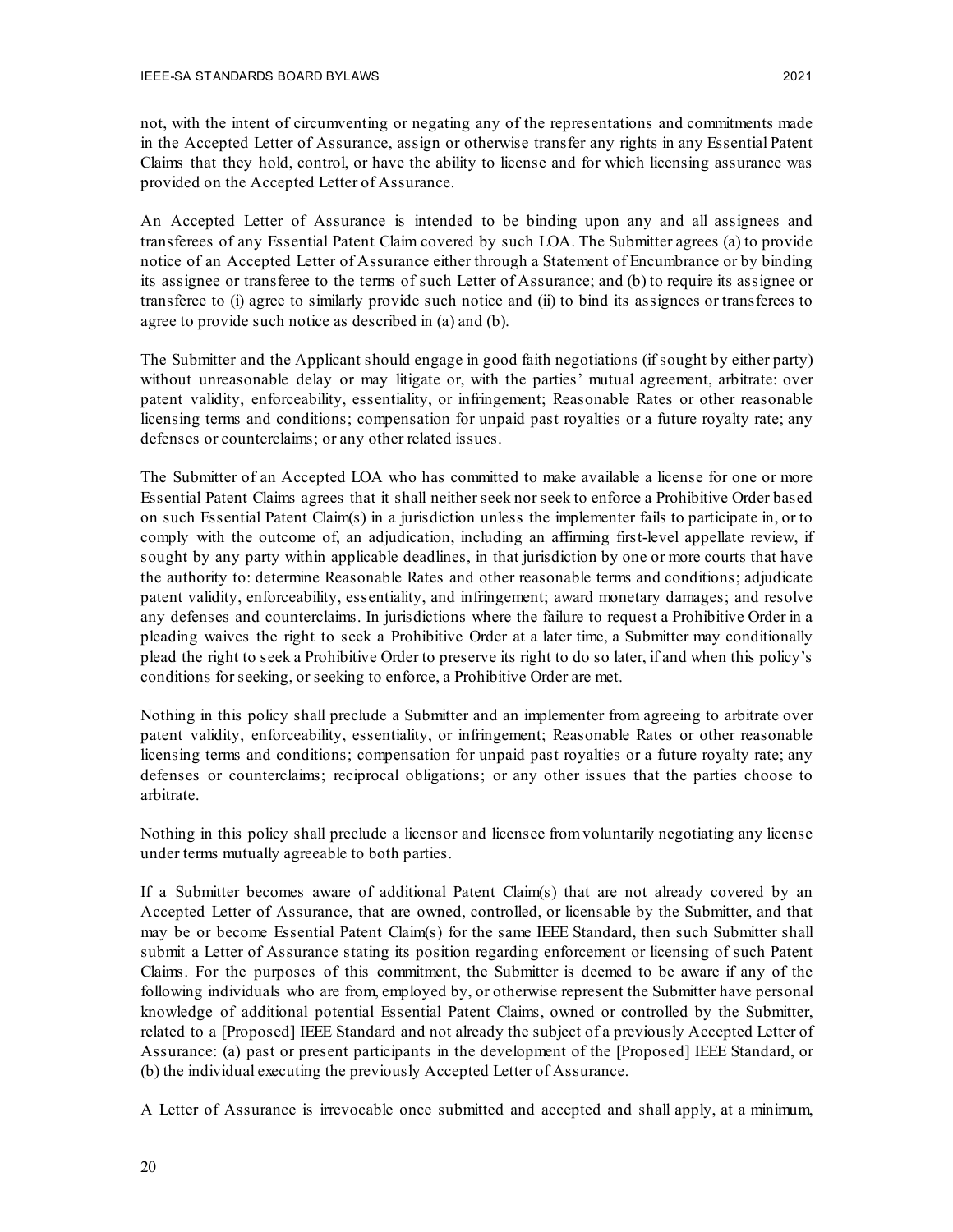from the date of the standard's approval to the date of the standard's transfer to inactive status.

Copies of an Accepted Letter of Assurance may be provided to participants in a standards development meeting. Discussion of essentiality, interpretation, or validity of Patent Claims is prohibited during IEEE-SA standards-development meetings or other duly authorized IEEE-SA standards-development technical activities. IEEE-SA shall provide procedures stating when and the extent to which patent licensing terms may be discussed (see subclause 5.3.10 of the *IEEE-SA Standards Board Operations Manual*).

The IEEE is not responsible for

- 1. Identifying Essential Patent Claims for which a license may be required;
- 2. Determining the validity, essentiality, or interpretation of Patent Claims;
- 3. Determining whether any licensing terms or conditions provided in connection with submission of a Letter of Assurance, if any, or in any licensing agreements are reasonable or non-discriminatory; or,
- 4. Determining whether an implementation is a Compliant Implementation.

Nothing in this policy shall be interpreted as giving rise to a duty to conduct a patent search. No license is implied by the submission of a Letter of Assurance.

In order for IEEE's patent policy to function efficiently, individuals participating in the standards development process: (a) shall inform the IEEE (or cause the IEEE to be informed) of the holder of any potential Essential Patent Claims of which they are personally aware and that are not already the subject of an Accepted Letter of Assurance, that are owned or controlled by the participant or the entity the participant is from, employed by, or otherwise represents; and (b) should inform the IEEE (or cause the IEEE to be informed) of any other holders of potential Essential Patent Claims that are not already the subject of an Accepted Letter of Assurance.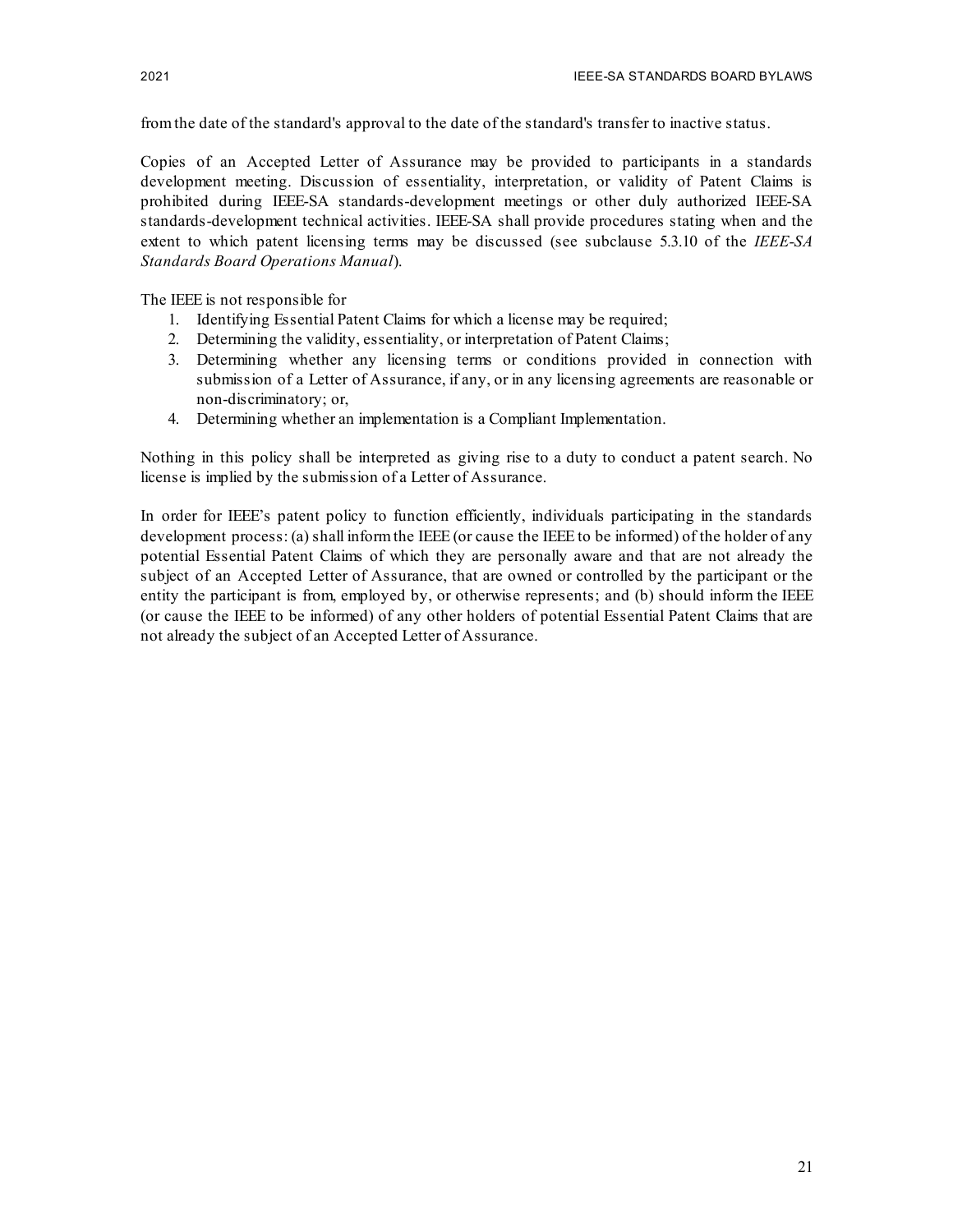# <span id="page-23-0"></span>**7. Copyright**

All Contributions to IEEE standards development activities (whether for an individual or entity group) shall meet the requirements outlined in this clause.

# <span id="page-23-1"></span>**7.1 Definitions**

The following terms, when capitalized, have the following meanings:

*"Contribution*" shall mean material that is presented verbally or in recorded or written form (e.g., text, drawings, flowcharts, slide presentations, videos) in any IEEE standards development activity.

*"Public Domain"* shall mean material that is no longer under copyright protection or did not meet the requirements for copyright protection.

*"Published"* shall mean material for which a claim of copyright is apparent (e.g., the presence of the copyright symbol ©; an explicit statement of copyright ownership or intellectual property rights; stated permission to use text; a text reference that indicates the insertion of text excerpted from a copyrighted work; or a visual indication of an excerpt from another work, such as indented text).

"*Work Product*" shall mean the compilation of or collective work of all participants (e.g., a draft standard; the final approved standard; draft white paper).

## <span id="page-23-2"></span>**7.2 Policy**

IEEE owns the copyright in all Work Products. All IEEE Work Products shall be created in an approved IEEE template.

Participants are solely responsible for determining whether disclosure of any Contributions that they submit to IEEE requires the prior consent of other parties and, if so, to obtain it.

## **7.2.1 Contributions from previously Published sources**

At the time of submission, all Contributions from previously Published sources that are not Public Domain shall be accompanied by a Copyright Permission Form that is completed by the copyright owner, or by a person with the authority or right to grant copyright permission. The Copyright Permission Form request shall outline the specific material being used and, where possible, the planned context for its usage in the Work Product. Contributions that are previously Published shall not be submitted for consideration or incorporated in a Work Product until copyright permission acceptable to IEEE has been granted.

## **7.2.2 Contributions not previously Published**

For any Contribution that has not been previously Published, and that is not Public Domain:

a) IEEE has the non-exclusive, irrevocable, royalty-free, worldwide rights (i.e., a license) to use the Contribution in connection with the development of the Work Product for which the Contribution was made.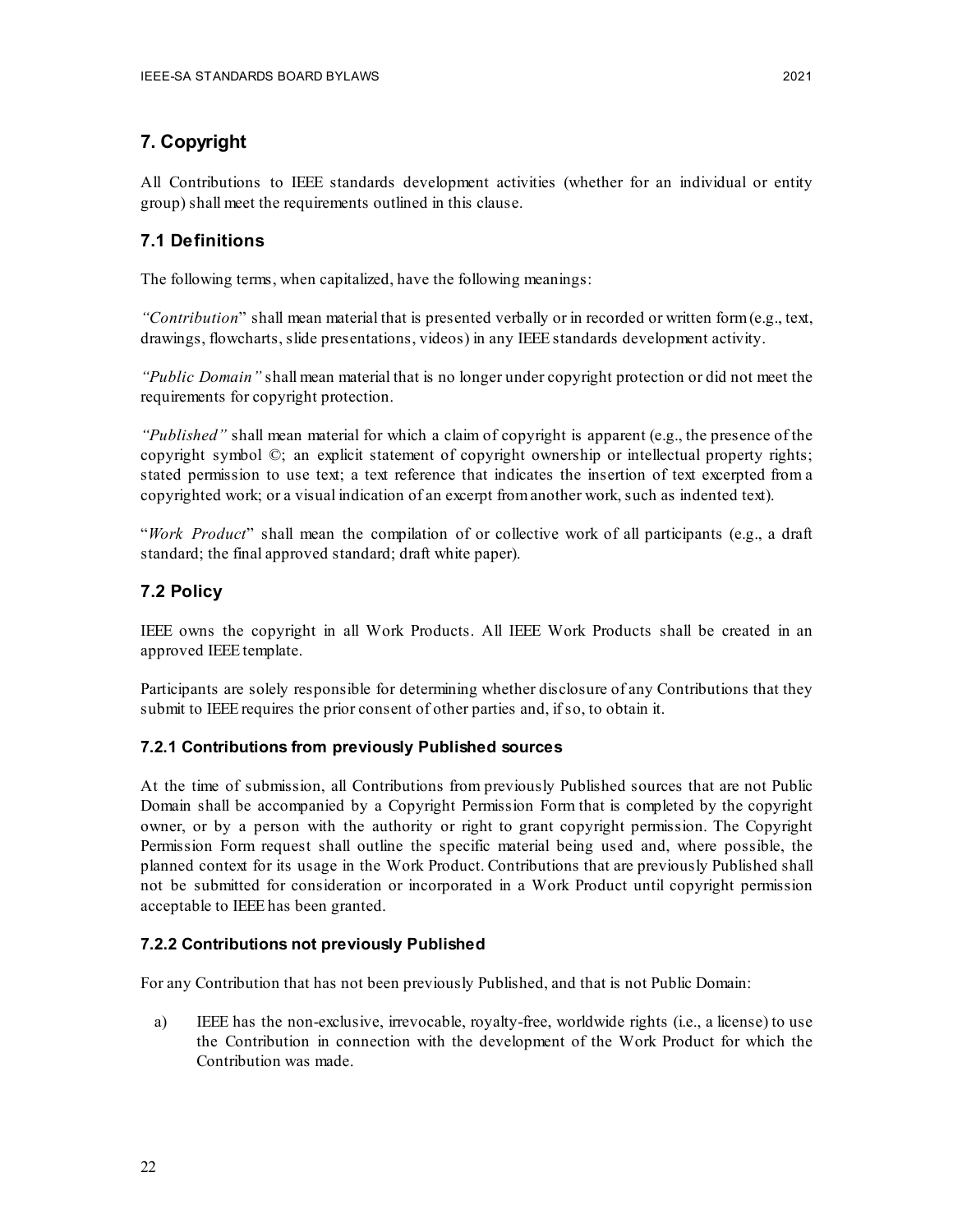b) Upon approval of the standard, IEEE has the right to exploit and grant permission to use the Work Product's content derived from the Contribution in any format or media without restriction.

Copyright ownership of the original Contribution is not transferred or assigned to the IEEE.